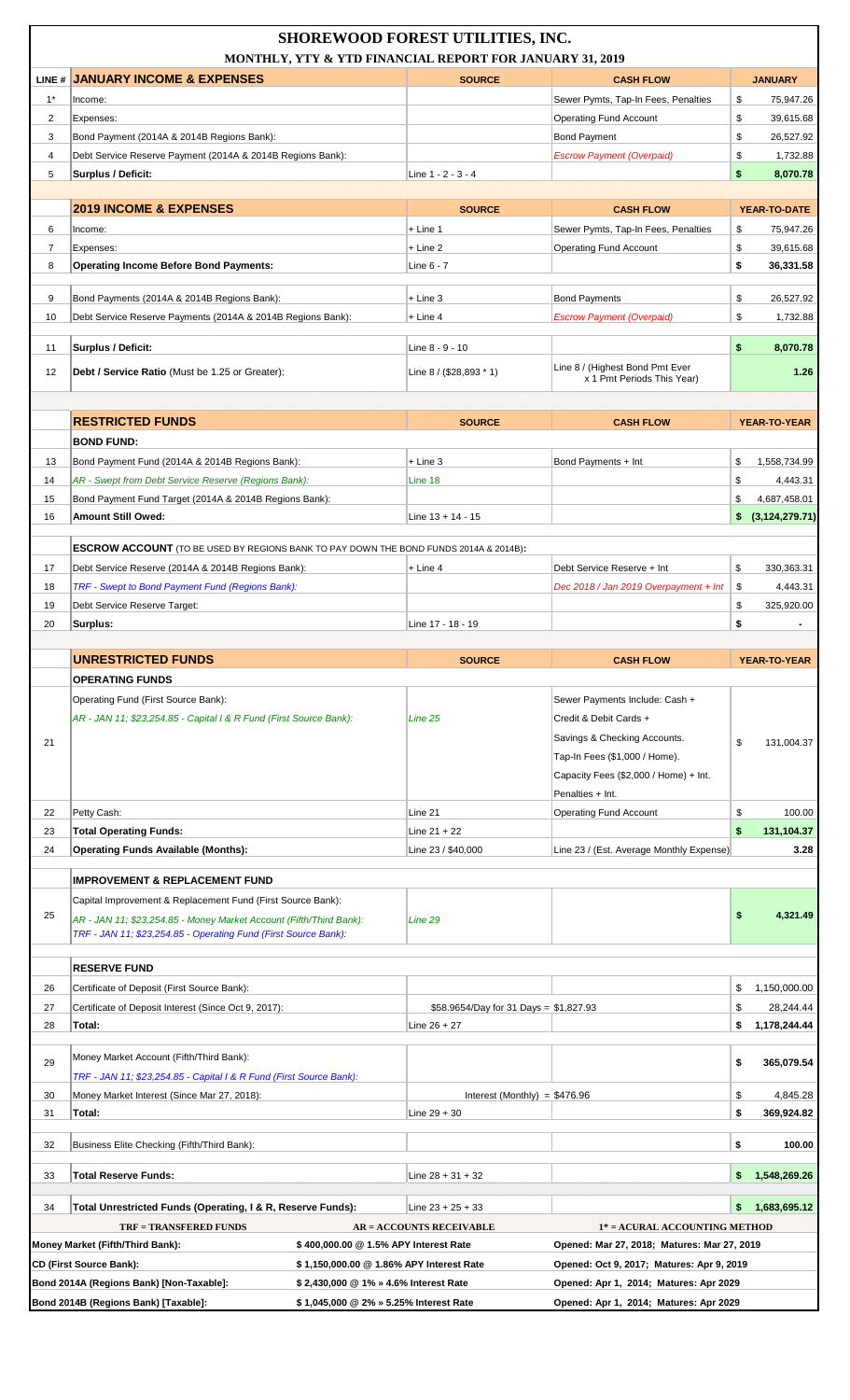|                |                                                                                                            |                                                                                 | <b>SHOREWOOD FOREST UTILITIES, INC.</b><br>MONTHLY, YTY & YTD FINANCIAL REPORT FOR FEBRUARY 28, 2019 |                                                                                  |                                       |
|----------------|------------------------------------------------------------------------------------------------------------|---------------------------------------------------------------------------------|------------------------------------------------------------------------------------------------------|----------------------------------------------------------------------------------|---------------------------------------|
|                | LINE # FEBRUARY INCOME & EXPENSES                                                                          |                                                                                 | <b>SOURCE</b>                                                                                        | <b>CASH FLOW</b>                                                                 | <b>FEBRUARY</b>                       |
| $1^*$          | Income:                                                                                                    |                                                                                 |                                                                                                      | Sewer Pymts, Tap-In Fees, Penalties                                              | \$<br>76,602.07                       |
| $\overline{2}$ | Expenses:                                                                                                  |                                                                                 |                                                                                                      | <b>Operating Fund Account</b>                                                    | \$<br>38,868.78                       |
| 3              | Bond Payment (2014A & 2014B Regions Bank):                                                                 |                                                                                 |                                                                                                      | <b>Bond Payment</b>                                                              | \$<br>26,527.92                       |
| 4              | Debt Service Reserve Payment (2014A & 2014B Regions Bank):                                                 |                                                                                 |                                                                                                      | <b>Escrow Payment (Overpaid)</b>                                                 | \$<br>1,732.88                        |
| 5              | Surplus / Deficit:                                                                                         |                                                                                 | Line 1 - 2 - 3 - 4                                                                                   |                                                                                  | \$<br>9,472.49                        |
|                | <b>2019 INCOME &amp; EXPENSES</b>                                                                          |                                                                                 | <b>SOURCE</b>                                                                                        | <b>CASH FLOW</b>                                                                 | YEAR-TO-DATE                          |
| 6              | Income:                                                                                                    |                                                                                 | $+$ Line 1                                                                                           | Sewer Pymts, Tap-In Fees, Penalties                                              | \$<br>152,549.33                      |
| $\overline{7}$ | Expenses:                                                                                                  |                                                                                 | $+$ Line 2                                                                                           | <b>Operating Fund Account</b>                                                    | \$<br>78,484.46                       |
| 8              | <b>Operating Income Before Bond Payments:</b>                                                              |                                                                                 | Line 6 - 7                                                                                           |                                                                                  | \$<br>74,064.87                       |
|                |                                                                                                            |                                                                                 |                                                                                                      | <b>Bond Payments</b>                                                             |                                       |
| 9<br>10        | Bond Payments (2014A & 2014B Regions Bank):<br>Debt Service Reserve Payments (2014A & 2014B Regions Bank): |                                                                                 | $+$ Line 3<br>$+$ Line 4                                                                             | <b>Escrow Payments (Overpaid)</b>                                                | \$<br>53,055.84<br>\$<br>3,465.76     |
|                |                                                                                                            |                                                                                 |                                                                                                      |                                                                                  |                                       |
| 11             | Surplus / Deficit:                                                                                         |                                                                                 | Line 8 - 9 - 10                                                                                      |                                                                                  | \$<br>17,543.27                       |
| 12             | <b>Debt / Service Ratio</b> (Must be 1.25 or Greater):                                                     |                                                                                 | Line 8 / (\$28,893 * 2)                                                                              | Line 8 / (Highest Bond Pmt Ever<br>x 2 Pmt Periods This Year)                    | 1.28                                  |
|                |                                                                                                            |                                                                                 |                                                                                                      |                                                                                  |                                       |
|                | <b>RESTRICTED FUNDS</b>                                                                                    |                                                                                 | <b>SOURCE</b>                                                                                        | <b>CASH FLOW</b>                                                                 | YEAR-TO-YEAR                          |
|                | <b>BOND FUND:</b>                                                                                          |                                                                                 |                                                                                                      |                                                                                  |                                       |
| 13             | Bond Payment Fund (2014A & 2014B Regions Bank):                                                            |                                                                                 | $+$ Line 3                                                                                           | Bond Payments + Int                                                              | \$<br>1,589,791.15                    |
| 14             | AR - Swept from Debt Service Reserve (Regions Bank):                                                       |                                                                                 | Line 18                                                                                              |                                                                                  | \$<br>$\sim$                          |
| 15             | Bond Payment Fund Target (2014A & 2014B Regions Bank):                                                     |                                                                                 |                                                                                                      |                                                                                  | \$<br>4,687,458.01                    |
| 16             | Amount Still Owed:                                                                                         |                                                                                 | Line $13 + 14 - 15$                                                                                  |                                                                                  | \$<br>(3,097,666.86)                  |
|                | <b>ESCROW ACCOUNT</b> (TO BE USED BY REGIONS BANK TO PAY DOWN THE BOND FUNDS 2014A & 2014B):               |                                                                                 |                                                                                                      |                                                                                  |                                       |
| 17             | Debt Service Reserve (2014A & 2014B Regions Bank):                                                         |                                                                                 | $+$ Line 4                                                                                           | Debt Service Reserve + Int                                                       | \$<br>328,217.73                      |
| 18             | <b>TRF - Swept to Bond Payment Fund (Regions Bank):</b>                                                    |                                                                                 |                                                                                                      |                                                                                  | \$                                    |
| 19             | Debt Service Reserve Target:                                                                               |                                                                                 |                                                                                                      |                                                                                  | \$<br>325,920.00                      |
| 20             | Surplus:                                                                                                   |                                                                                 | Line 17 - 18 - 19                                                                                    | Feb Overpymt $(\$1,732.88) + Int \$564.85$ \$                                    | 2,297.73                              |
|                |                                                                                                            |                                                                                 |                                                                                                      |                                                                                  |                                       |
|                |                                                                                                            |                                                                                 |                                                                                                      |                                                                                  |                                       |
|                | <b>UNRESTRICTED FUNDS</b><br><b>OPERATING FUNDS</b>                                                        |                                                                                 | <b>SOURCE</b>                                                                                        | <b>CASH FLOW</b>                                                                 | YEAR-TO-YEAR                          |
|                | Operating Fund (First Source Bank):                                                                        |                                                                                 |                                                                                                      | Sewer Payments Include: Cash +                                                   |                                       |
|                |                                                                                                            |                                                                                 |                                                                                                      | Credit & Debit Cards +                                                           |                                       |
| 21             |                                                                                                            |                                                                                 |                                                                                                      | Savings & Checking Accounts.                                                     | \$<br>169,483.47                      |
|                |                                                                                                            |                                                                                 |                                                                                                      | Tap-In Fees (\$1,000 / Home).                                                    |                                       |
|                |                                                                                                            |                                                                                 |                                                                                                      | Capacity Fees (\$2,000 / Home) + Int.                                            |                                       |
|                |                                                                                                            |                                                                                 |                                                                                                      | Penalties + Int.                                                                 |                                       |
| 22             | Petty Cash:                                                                                                |                                                                                 | Line 21                                                                                              | <b>Operating Fund Account</b>                                                    | \$<br>100.00                          |
| 23             | <b>Total Operating Funds:</b>                                                                              |                                                                                 | Line $21 + 22$                                                                                       |                                                                                  | \$<br>169,583.47                      |
| 24             | <b>Operating Funds Available (Months):</b>                                                                 |                                                                                 | Line 23 / \$40,000                                                                                   | Line 23 / (Est. Average Monthly Expense)                                         | 4.24                                  |
| 25             | <b>IMPROVEMENT &amp; REPLACEMENT FUND</b><br>Capital Improvement & Replacement Fund (First Source Bank):   |                                                                                 |                                                                                                      |                                                                                  | \$<br>4,321.95                        |
|                |                                                                                                            |                                                                                 |                                                                                                      |                                                                                  |                                       |
|                | <b>RESERVE FUND</b>                                                                                        |                                                                                 |                                                                                                      |                                                                                  |                                       |
| 26<br>27       | Certificate of Deposit (First Source Bank):<br>Certificate of Deposit Interest (Since Oct 9, 2017):        |                                                                                 | \$58.9654/Day for 31 Days = $$1,651.03$                                                              |                                                                                  | 1,150,000.00<br>\$<br>\$<br>29,895.47 |
| 28             | Total:                                                                                                     |                                                                                 | Line $26 + 27$                                                                                       |                                                                                  | \$<br>1,179,895.47                    |
|                |                                                                                                            |                                                                                 |                                                                                                      |                                                                                  |                                       |
| 29             | Money Market Account (Fifth/Third Bank):                                                                   |                                                                                 |                                                                                                      |                                                                                  | \$<br>365,079.54                      |
| 30             | Money Market Interest (Since Mar 27, 2018):                                                                |                                                                                 | Interest (Monthly) = $$422.75$                                                                       |                                                                                  | \$<br>5,268.03                        |
| 31             | Total:                                                                                                     |                                                                                 | Line $29 + 30$                                                                                       |                                                                                  | \$<br>370,347.57                      |
| 32             | Business Elite Checking (Fifth/Third Bank):                                                                |                                                                                 |                                                                                                      |                                                                                  | \$<br>100.00                          |
| 33             | <b>Total Reserve Funds:</b>                                                                                |                                                                                 | Line $28 + 31 + 32$                                                                                  |                                                                                  | 1,550,343.04<br>\$                    |
| 34             | Total Unrestricted Funds (Operating, I & R, Reserve Funds):                                                |                                                                                 | Line $23 + 25 + 33$                                                                                  |                                                                                  | 1,724,248.46<br>\$                    |
|                | <b>TRF = TRANSFERED FUNDS</b>                                                                              |                                                                                 | <b>AR = ACCOUNTS RECEIVABLE</b>                                                                      | 1* = ACURAL ACCOUNTING METHOD                                                    |                                       |
|                | Money Market (Fifth/Third Bank):                                                                           | \$400,000.00 @ 1.5% APY Interest Rate                                           |                                                                                                      | Opened: Mar 27, 2018; Matures: Mar 27, 2019                                      |                                       |
|                | <b>CD (First Source Bank):</b>                                                                             | \$1,150,000.00 @1.86% APY Interest Rate                                         |                                                                                                      | Opened: Oct 9, 2017; Matures: Apr 9, 2019                                        |                                       |
|                | Bond 2014A (Regions Bank) [Non-Taxable]:<br>Bond 2014B (Regions Bank) [Taxable]:                           | \$2,430,000 @ 1% » 4.6% Interest Rate<br>\$1,045,000 @ 2% » 5.25% Interest Rate |                                                                                                      | Opened: Apr 1, 2014; Matures: Apr 2029<br>Opened: Apr 1, 2014; Matures: Apr 2029 |                                       |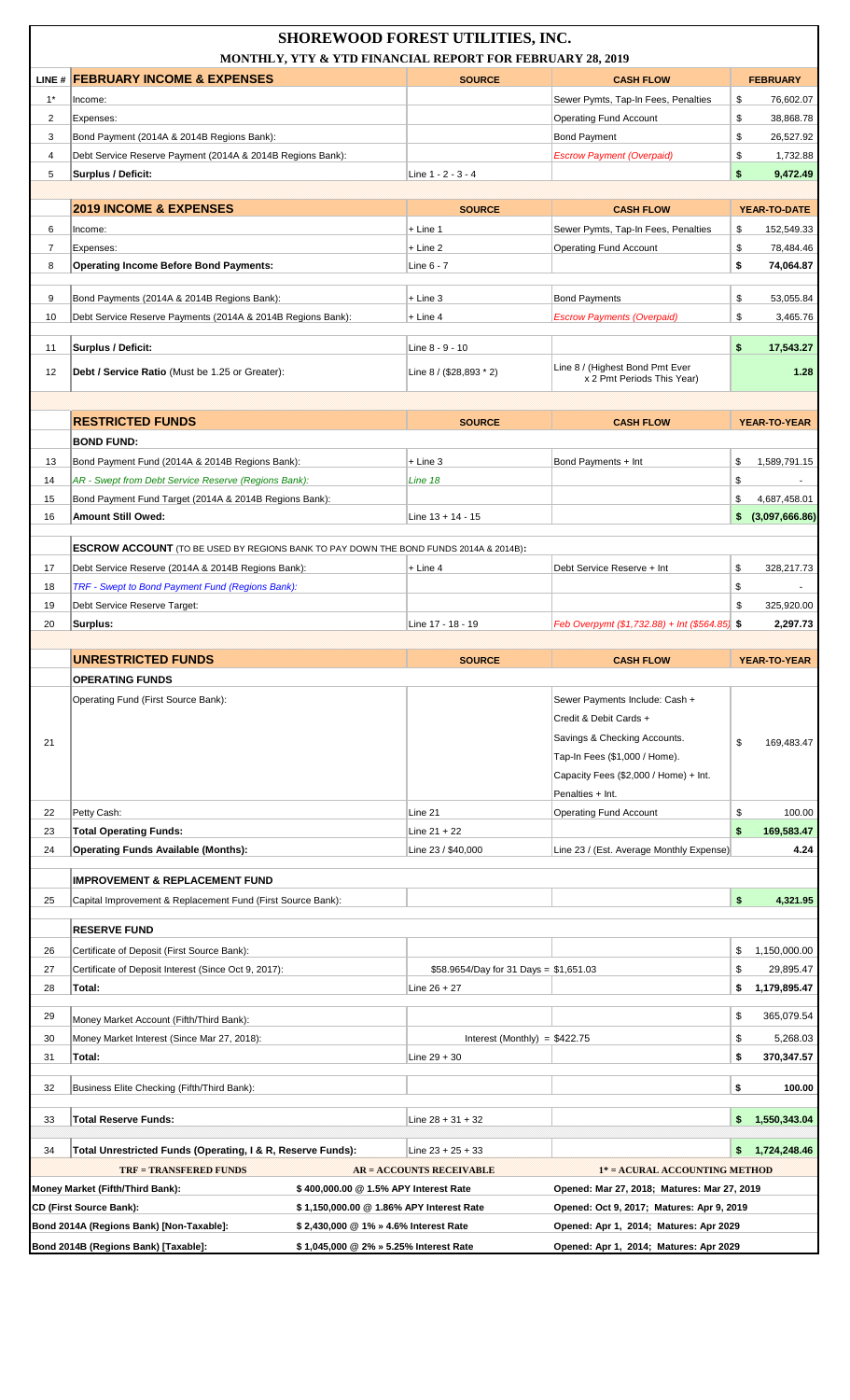|                | <b>SHOREWOOD FOREST UTILITIES, INC.</b>                                                                                                 | MONTHLY, YTY & YTD FINANCIAL REPORT FOR MARCH 31, 2019                          |                                                                                  |                                    |
|----------------|-----------------------------------------------------------------------------------------------------------------------------------------|---------------------------------------------------------------------------------|----------------------------------------------------------------------------------|------------------------------------|
|                | LINE # MARCH INCOME & EXPENSES                                                                                                          | <b>SOURCE</b>                                                                   | <b>CASH FLOW</b>                                                                 | <b>MARCH</b>                       |
| $1*$           | Income:                                                                                                                                 |                                                                                 | Sewer Pymts, Tap-In Fees, Penalties                                              | \$<br>78,878.97                    |
| $\overline{2}$ | Expenses:                                                                                                                               |                                                                                 | <b>Operating Fund Account</b>                                                    | \$<br>50,069.20                    |
| 3              | Bond Payment (2014A & 2014B Regions Bank):                                                                                              |                                                                                 | <b>Bond Payment</b>                                                              | \$<br>26,527.92                    |
| $\overline{4}$ | Debt Service Reserve Payment (2014A & 2014B Regions Bank):                                                                              |                                                                                 | Dec 2018 / Jan - Feb 2019; Escrow Payment (Reimbursement)                        | \$<br>(5, 152.02)                  |
| 5              | Surplus / Deficit:                                                                                                                      | Line 1 - 2 - 3 - 4                                                              |                                                                                  | \$<br>7,433.87                     |
|                | <b>2019 INCOME &amp; EXPENSES</b>                                                                                                       | <b>SOURCE</b>                                                                   | <b>CASH FLOW</b>                                                                 | YEAR-TO-DATE                       |
| 6              | Income:                                                                                                                                 | + Line 1                                                                        | Sewer Pymts, Tap-In Fees, Penalties                                              | \$<br>231,428.30                   |
| 7              | Expenses:                                                                                                                               | + Line 2                                                                        | <b>Operating Fund Account</b>                                                    | \$<br>128,553.66                   |
| 8              | <b>Operating Income Before Bond Payments:</b>                                                                                           | Line 6 - 7                                                                      |                                                                                  | \$<br>102,874.64                   |
| 9              | Bond Payments (2014A & 2014B Regions Bank):                                                                                             | + Line 3                                                                        | <b>Bond Payments</b>                                                             | \$<br>79,583.76                    |
| 10             | Debt Service Reserve Payments (2014A & 2014B Regions Bank):                                                                             | $+$ Line 4                                                                      | Dec 2018 Escrow Overpayment                                                      | \$<br>(1,686.26)                   |
|                |                                                                                                                                         |                                                                                 |                                                                                  |                                    |
| 11<br>12       | Surplus / Deficit:                                                                                                                      | Line 8 - 9 - 10                                                                 | Line 8 / (Highest Bond Pmt Ever                                                  | \$<br>24,977.14<br>1.19            |
|                | Debt / Service Ratio (Must be 1.25 or Greater):                                                                                         | Line $8 / (28,893 * 3)$                                                         | x 3 Pmt Periods This Year)                                                       |                                    |
|                |                                                                                                                                         |                                                                                 |                                                                                  |                                    |
|                | <b>RESTRICTED FUNDS</b><br><b>BOND FUND:</b>                                                                                            | <b>SOURCE</b>                                                                   | <b>CASH FLOW</b>                                                                 | YEAR-TO-YEAR                       |
| 13             | Bond Payment Fund (2014A & 2014B Regions Bank):                                                                                         | + Line 3                                                                        | Bond Payments + Int                                                              | 1,616,426.17<br>\$                 |
| 14             | TRF - Swept to Debt Service Reserve (Regions Bank):                                                                                     |                                                                                 |                                                                                  | \$<br>(2,344.01)                   |
| 15             | Bond Payment Fund Target (2014A & 2014B Regions Bank):                                                                                  |                                                                                 |                                                                                  | \$<br>4,687,458.01                 |
| 16             | <b>Amount Still Owed:</b>                                                                                                               | Line 13 + 14 - 15                                                               |                                                                                  | (3,073,375.85)<br>\$               |
|                |                                                                                                                                         |                                                                                 |                                                                                  |                                    |
|                | <b>ESCROW ACCOUNT</b> (TO BE USED BY REGIONS BANK TO PAY DOWN THE BOND FUNDS 2014A & 2014B):                                            |                                                                                 |                                                                                  |                                    |
| 17             | Debt Service Reserve (2014A & 2014B Regions Bank):<br>Dec 2018 / Jan - Feb 2019; Escrow Payment (Reimbursement)                         | + Line 4                                                                        | Debt Service Reserve + Int                                                       | \$<br>328,728.10                   |
| 18             | AR - Swept from Bond Payment Fund (Regions Bank):                                                                                       | $+ Line 14$                                                                     | 2019 Bond Payment Fund 2014A                                                     | \$<br>2,344.01                     |
| 19             | Debt Service Reserve Target:                                                                                                            |                                                                                 |                                                                                  | \$<br>325,920.00                   |
| 20             | Surplus Before Transfer of Funds:                                                                                                       | Line 17 - 18 - 19                                                               |                                                                                  | \$<br>5,152.11                     |
| 21             | TRF - MAR 8; \$5,152.02 - Operating Fund (First Source Bank):                                                                           |                                                                                 | Dec 2018 / Jan - Feb 2019; Escrow Payment (Reimbursement)                        | \$<br>5,152.02                     |
| 22             | Surplus:                                                                                                                                | Line 20 - 21                                                                    |                                                                                  | \$<br>0.09                         |
|                |                                                                                                                                         |                                                                                 |                                                                                  |                                    |
|                | <b>UNRESTRICTED FUNDS</b>                                                                                                               | <b>SOURCE</b>                                                                   | <b>CASH FLOW</b>                                                                 | YEAR-TO-YEAR                       |
|                | <b>OPERATING FUNDS</b>                                                                                                                  |                                                                                 |                                                                                  |                                    |
|                | Operating Fund (First Source Bank):                                                                                                     |                                                                                 | Sewer Payments Include: Cash +                                                   |                                    |
|                | AR - MAR 8; \$5, 152.02 - Debt Service Reserve (2014A Regions Bank):                                                                    | Line 21                                                                         | Credit & Debit Cards +                                                           |                                    |
| 23             |                                                                                                                                         |                                                                                 | Savings & Checking Accounts.                                                     | \$<br>189,639.74                   |
|                |                                                                                                                                         |                                                                                 | Tap-In Fees (\$1,000 / Home).                                                    |                                    |
|                |                                                                                                                                         |                                                                                 |                                                                                  |                                    |
|                |                                                                                                                                         |                                                                                 | Capacity Fees (\$2,000 / Home) + Int.                                            |                                    |
|                |                                                                                                                                         |                                                                                 | Penalties + Int.                                                                 |                                    |
| 24             | Petty Cash:                                                                                                                             | Line 23                                                                         | <b>Operating Fund Account</b>                                                    | \$<br>100.00                       |
| 25             | <b>Total Operating Funds:</b>                                                                                                           | Line 23 + 24                                                                    |                                                                                  | \$<br>189,739.74                   |
| 26             | <b>Operating Funds Available (Months):</b>                                                                                              | Line 23 / \$40,000                                                              | Line 23 / (Est. Average Monthly Expense)                                         | 4.74                               |
|                | <b>IMPROVEMENT &amp; REPLACEMENT FUND</b>                                                                                               |                                                                                 |                                                                                  |                                    |
|                | Capital Improvement & Replacement Fund (First Source Bank):                                                                             |                                                                                 |                                                                                  |                                    |
| 27             | AR - MAR 1; \$26,868.44 - Money Market Account (Fifth/Third Bank):<br>AR - MAR 6; \$5,680.00 - Money Market Account (Fifth/Third Bank): | Line 31<br>Line 31                                                              |                                                                                  | \$<br>4,428.00                     |
|                |                                                                                                                                         |                                                                                 |                                                                                  |                                    |
|                | <b>RESERVE FUND</b>                                                                                                                     |                                                                                 |                                                                                  |                                    |
| 28             | Certificate of Deposit (First Source Bank):                                                                                             |                                                                                 |                                                                                  | 1,150,000.00<br>\$                 |
| 29             | Certificate of Deposit Interest (Since Oct 9, 2017):                                                                                    | \$58.9654/Day for 31 Days = \$1,827.93                                          |                                                                                  | 31,723.40<br>\$                    |
| 30             | Total:                                                                                                                                  | Line $28 + 29$                                                                  |                                                                                  | 1,181,723.40<br>\$                 |
|                | Money Market Account (Fifth/Third Bank #:0480) [Closed 3-27-2019]:                                                                      |                                                                                 |                                                                                  |                                    |
| 31             | TRF - MAR 1; \$26,868.44 - Capital I & R Fund (First Source Bank):                                                                      |                                                                                 |                                                                                  |                                    |
|                | TRF - MAR 6; \$5,680.00 - Capital I & R Fund (First Source Bank):                                                                       |                                                                                 |                                                                                  |                                    |
|                | TRF - MAR 27; \$338, 173.73 - Money Market Acct. (5th/3rd Bank #:5053)                                                                  |                                                                                 |                                                                                  |                                    |
| 32             | Money Market Account (5th/3rd Bank # 5053) [Opened 3-27-2019; \$338,133.73                                                              |                                                                                 |                                                                                  | \$<br>332,531.10                   |
|                | AR - MAR 27; \$338,133.73 - Money Marker Acct. (5th/3rd Bank #:0480)                                                                    | Line 31                                                                         |                                                                                  |                                    |
| 33<br>34       | Money Market Interest (Since Mar 27, 2018):<br>Total:                                                                                   | Interest (Monthly) = $$336.92$<br>Line $32 + 33$                                |                                                                                  | \$<br>5,604.95<br>\$<br>338,136.05 |
|                |                                                                                                                                         |                                                                                 |                                                                                  |                                    |
| 35             | Business Elite Checking (5th/3rd Bank #:0472) [Closed 3-27-2019]: :                                                                     |                                                                                 |                                                                                  |                                    |
|                | TRF - MAR 27; \$100.00 - Business Elite Checking (5th/3rd Bank #:5038)                                                                  |                                                                                 |                                                                                  |                                    |
| 36             | Business Elite Checking (5th/3rd Bank #:5038) [Opened 3-27-2019; \$100.00]:                                                             |                                                                                 |                                                                                  | \$<br>100.00                       |
|                | AR - MAR 27; \$100.00 - Business Elite Checking (5th/3rd Bank #:0472):                                                                  |                                                                                 |                                                                                  |                                    |
| 37             | Total Reserve Funds:                                                                                                                    | Line $30 + 34 + 36$                                                             |                                                                                  | 1,519,959.45                       |
| 38             | Total Unrestricted Funds (Operating, I & R, Reserve Funds):                                                                             | Line $25 + 27 + 37$                                                             |                                                                                  | 1,714,127.19<br>\$                 |
|                | <b>TRF = TRANSFERED FUNDS</b>                                                                                                           | <b>AR = ACCOUNTS RECEIVABLE</b>                                                 | 1* = ACURAL ACCOUNTING METHOD                                                    |                                    |
|                | Money Market (Fifth/Third Bank) [Closed: Mar 27, 2019]:                                                                                 | \$400,000.00 @ 1.5% APY Interest Rate                                           | Opened: Mar 27, 2018; Matures: Mar 27, 2019                                      |                                    |
|                | Money Market (Fifth/Third Bank):                                                                                                        | \$338,133.73 @ 2.05% (1st Yr) APY Interest Rate                                 | Opened: Mar 27, 2019; Matures: Perpetual                                         |                                    |
|                | <b>CD (First Source Bank):</b>                                                                                                          | \$1,150,000.00 @1.86% APY Interest Rate                                         | Opened: Oct 9, 2017; Matures: Apr 9, 2019                                        |                                    |
|                | Bond 2014A (Regions Bank) [Non-Taxable]:<br>Bond 2014B (Regions Bank) [Taxable]:                                                        | \$2,430,000 @ 1% » 4.6% Interest Rate<br>\$1,045,000 @ 2% » 5.25% Interest Rate | Opened: Apr 1, 2014; Matures: Apr 2029<br>Opened: Apr 1, 2014; Matures: Apr 2029 |                                    |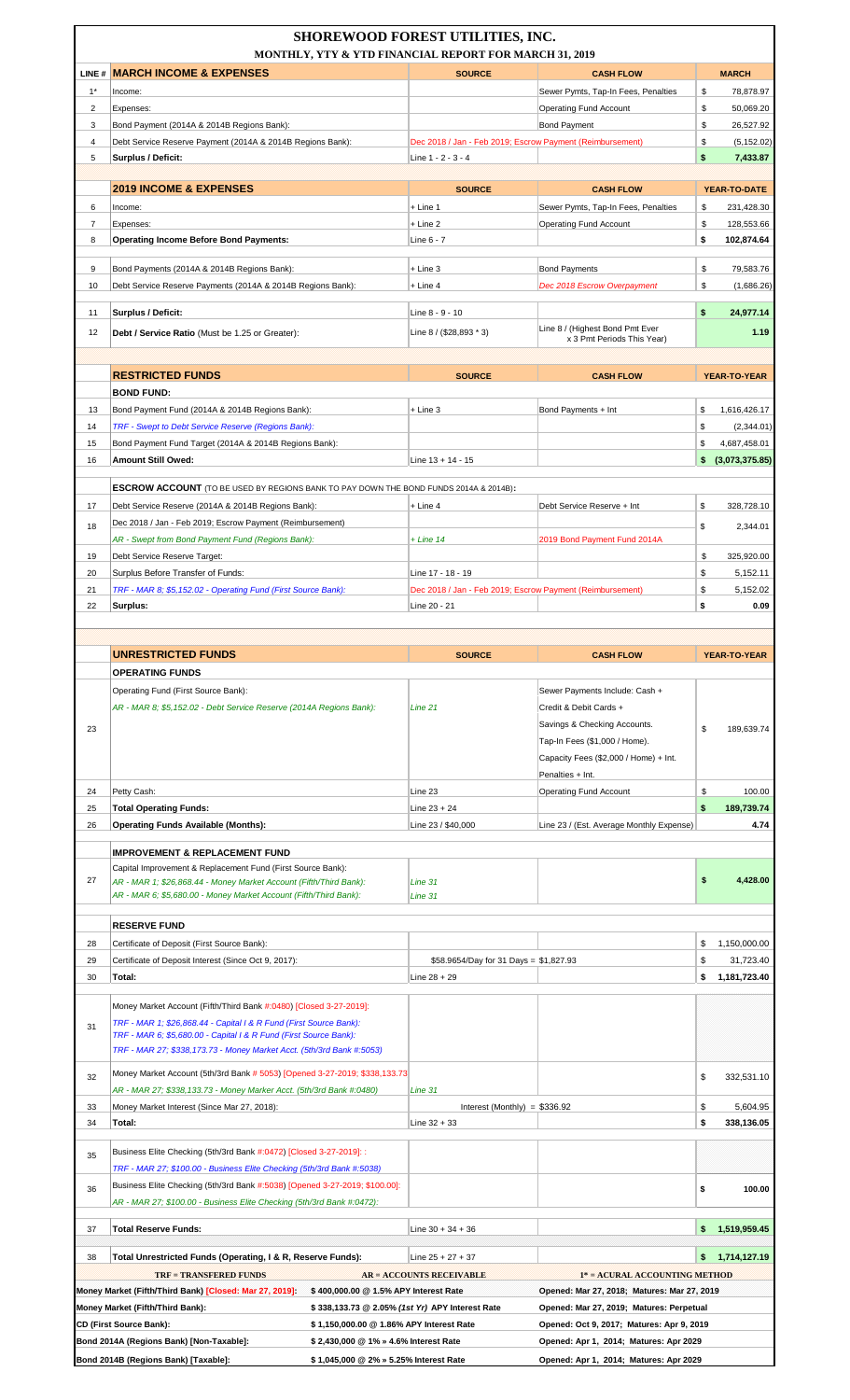|                     | MONTHLY, YTY & YTD FINANCIAL REPORT FOR APRIL 30, 2019                                                                                           | <b>SHOREWOOD FOREST UTILITIES, INC.</b>         |                                             |                                      |
|---------------------|--------------------------------------------------------------------------------------------------------------------------------------------------|-------------------------------------------------|---------------------------------------------|--------------------------------------|
|                     | LINE # APRIL INCOME & EXPENSES                                                                                                                   | <b>SOURCE</b>                                   | <b>CASH FLOW</b>                            | <b>APRIL</b>                         |
| $1*$                | Income:                                                                                                                                          |                                                 | Sewer Pymts, Tap-In Fees, Penalties         | \$<br>82,493.99                      |
| 2                   | Expenses:                                                                                                                                        |                                                 | <b>Operating Fund Account</b>               | \$<br>32,981.92                      |
| 3                   | Bond Payment (2014A & 2014B Regions Bank):                                                                                                       |                                                 | <b>Bond Payment</b>                         | \$<br>26,527.92                      |
| 4                   | Debt Service Reserve Payment (2014A & 2014B Regions Bank):                                                                                       |                                                 | <b>Escrow Payment</b>                       | \$                                   |
| 5                   | <b>Surplus / Deficit:</b>                                                                                                                        | Line 1 - 2 - 3 - 4                              |                                             | \$<br>22.984.15                      |
|                     |                                                                                                                                                  |                                                 |                                             |                                      |
|                     | <b>2019 INCOME &amp; EXPENSES</b>                                                                                                                | <b>SOURCE</b>                                   | <b>CASH FLOW</b>                            | YEAR-TO-DATE                         |
| 6                   | Income:                                                                                                                                          | $+$ Line 1                                      | Sewer Pymts, Tap-In Fees, Penalties         | \$<br>313,922.29                     |
| $\overline{7}$<br>8 | Expenses:<br><b>Operating Income Before Bond Payments:</b>                                                                                       | $+$ Line 2<br>Line 6 - 7                        | <b>Operating Fund Account</b>               | \$<br>161,535.58<br>\$<br>152,386.71 |
|                     |                                                                                                                                                  |                                                 |                                             |                                      |
| 9                   | Bond Payments (2014A & 2014B Regions Bank):                                                                                                      | $+$ Line 3                                      | <b>Bond Payments</b>                        | \$<br>106,111.68                     |
| 10                  | Debt Service Reserve Payments (2014A & 2014B Regions Bank):                                                                                      | $+$ Line 4                                      | Dec 2018 Escrow Overpayment                 | \$<br>(1,686.26)                     |
| 11                  | Surplus / Deficit:                                                                                                                               | Line 8 - 9 - 10                                 |                                             | \$<br>47,961.29                      |
| 12                  | Debt / Service Ratio (Must be 1.25 or Greater):                                                                                                  | Line $8 / (28,893 * 4)$                         | Line 8 / (Highest Bond Pmt Ever             | 1.32                                 |
|                     |                                                                                                                                                  |                                                 | x 4 Pmt Periods This Year)                  |                                      |
|                     |                                                                                                                                                  |                                                 |                                             |                                      |
|                     | <b>RESTRICTED FUNDS</b>                                                                                                                          | <b>SOURCE</b>                                   | <b>CASH FLOW</b>                            | YEAR-TO-YEAR                         |
|                     | <b>BOND FUND:</b>                                                                                                                                |                                                 |                                             |                                      |
| 13<br>14            | Bond Payment Fund (2014A & 2014B Regions Bank):                                                                                                  | $+$ Line 3<br>Line 18                           | Bond Payments + Int                         | \$<br>1,640,778.63<br>\$             |
| 15                  | AR - Swept from Debt Service Reserve (Regions Bank):<br>Bond Payment Fund Target (2014A & 2014B Regions Bank):                                   |                                                 |                                             | \$<br>4,687,458.01                   |
| 16                  | <b>Amount Still Owed:</b>                                                                                                                        | Line $13 + 14 - 15$                             |                                             | (3,046,679.38)<br>\$                 |
|                     |                                                                                                                                                  |                                                 |                                             |                                      |
|                     | <b>ESCROW ACCOUNT</b> (TO BE USED BY REGIONS BANK TO PAY DOWN THE BOND FUNDS 2014A & 2014B):                                                     |                                                 |                                             |                                      |
| 17                  | Debt Service Reserve (2014A & 2014B Regions Bank):                                                                                               | $+$ Line 4                                      | Debt Service Reserve + Int                  | \$<br>326,487.80                     |
| 18                  | TRF - Swept to Bond Payment Fund (Regions Bank):                                                                                                 |                                                 |                                             | \$                                   |
| 19<br>20            | Debt Service Reserve Target:<br>Surplus:                                                                                                         | Line 17 - 18 - 19                               |                                             | \$<br>325,920.00<br>\$<br>567.80     |
|                     |                                                                                                                                                  |                                                 |                                             |                                      |
|                     | <b>UNRESTRICTED FUNDS</b>                                                                                                                        | <b>SOURCE</b>                                   | <b>CASH FLOW</b>                            | <b>YEAR-TO-YEAR</b>                  |
|                     | <b>OPERATING FUNDS</b>                                                                                                                           |                                                 |                                             |                                      |
|                     | Operating Fund (First Source Bank):                                                                                                              |                                                 | Sewer Payments Include: Cash +              |                                      |
| 21                  | TRF - APR 9; \$137,410.21 - Money Market Account (Fifth/Third Bank):                                                                             |                                                 | Credit & Debit Cards +                      | \$<br>55,504.02                      |
|                     |                                                                                                                                                  |                                                 | Savings & Checking Accounts.                |                                      |
|                     | Operating Fund (Business Elite Checking) (Fifth/Third Bank #5038):                                                                               | <b>Was Line 35</b>                              | Tap-In Fees (\$1,000 / Home).               |                                      |
| 22                  |                                                                                                                                                  |                                                 | Capacity Fees (\$2,000 / Home) + Int.       | \$<br>28,180.18                      |
|                     |                                                                                                                                                  |                                                 | Penalties + Int.                            |                                      |
| 23<br>24            | Petty Cash:<br><b>Total Operating Funds:</b>                                                                                                     | Line 21<br>Line $21 + 22 + 23$                  | <b>Operating Fund Account</b>               | \$<br>100.00<br>\$<br>83,784.20      |
| 25                  | Operating Funds Available (Months):                                                                                                              | Line 24 / \$40,000                              | Line 24 / (Est. Average Monthly Expense)    | 2.09                                 |
|                     |                                                                                                                                                  |                                                 |                                             |                                      |
|                     | <b>IMPROVEMENT &amp; REPLACEMENT FUND</b>                                                                                                        |                                                 |                                             |                                      |
| 26                  | Capital Improvement & Replacement Fund (First Source Bank):                                                                                      |                                                 |                                             | \$<br>4,428.51                       |
|                     | <b>RESERVE FUND</b>                                                                                                                              |                                                 |                                             |                                      |
| 27                  | Certificate of Deposit (First Source Bank) [Closed 4-9-19; \$1,182,254.08]:                                                                      |                                                 |                                             |                                      |
|                     | TRF - APR 9; \$1,182,254.08 - Money Market Account (Fifth/Third Bank):                                                                           |                                                 |                                             |                                      |
| 28                  | Certificate of Deposit Interest (Since Oct 9, 2017 = \$32,254.08):                                                                               | \$58.9654/Day for 9 Days = \$530.68             |                                             | \$<br>32,254.08                      |
|                     | Total (Due to TRF to Money Market, Interest Not Reported Here):<br>Certificate of Deposit (Fifth/Third Bank) [Opened 4-15-2019; \$1,499,999.90]: |                                                 |                                             |                                      |
| 29                  | AR - APR 15; \$1,499,999.90 - Money Market Account (Fifth/Third Bank):                                                                           | Line 32                                         |                                             | \$<br>1,499,999.90                   |
| 30                  | Certificate of Deposit Interest (Since Apr 15, 2019):                                                                                            |                                                 |                                             | \$                                   |
| 31                  | Total:                                                                                                                                           | Line 29 + 30                                    |                                             | \$<br>1,499,999.90                   |
|                     |                                                                                                                                                  |                                                 |                                             |                                      |
|                     | Money Market Account (Fifth/Third Bank):<br>AR - APR 9; \$137,410.21 - Operating Fund (First Source Bank):                                       | Line 21                                         |                                             |                                      |
| 32                  | AR - APR 9; \$1,182,254.08 - CD (First Source Bank):                                                                                             | Line 27                                         |                                             | \$<br>152,195.49                     |
|                     | TRF - APR 15; \$1,499,999.90 - CD (Fifth/Third Bank):                                                                                            |                                                 |                                             |                                      |
| 33                  | Money Market Interest (Since Mar 27, 2018):                                                                                                      | Interest (Monthly) = $$393.84$                  |                                             | 5.998.79<br>\$                       |
| 34                  | Total:                                                                                                                                           | Line 32 +33                                     |                                             | \$<br>158,194.28                     |
| 35                  | Business Elite Checking (5th/3rd Bank #:5038):                                                                                                   | <b>Now Line 22</b>                              |                                             |                                      |
|                     |                                                                                                                                                  |                                                 |                                             |                                      |
| 36                  | <b>Total Reserve Funds:</b>                                                                                                                      | Line $31 + 34$                                  |                                             | 1,658,194.18<br>\$                   |
| 37                  | Total Unrestricted Funds (Operating, I & R, Reserve Funds):                                                                                      | Line 24 + 26 + 36                               |                                             | 1,746,406.89<br>\$                   |
|                     | <b>TRF = TRANSFERED FUNDS</b>                                                                                                                    | <b>AR = ACCOUNTS RECEIVABLE</b>                 | 1* = ACURAL ACCOUNTING METHOD               |                                      |
|                     | Money Market (Fifth/Third Bank):                                                                                                                 | \$338,133.73 @ 2.05% (1st Yr) APY Interest Rate | Opened: Mar 27, 2019; Matures: Perpetual    |                                      |
|                     | CD (First Source Bank): [Closed: Apr 9, 2019]:<br>\$1,150,000.00 @1.86% APY Interest Rate                                                        |                                                 | Opened: Oct 9, 2017; Matures: Apr 9, 2019   |                                      |
|                     | CD (Fifth/Third Bank):<br>\$1,499,999.90 @ 2.62% APY Interest Rate                                                                               |                                                 | Opened: Apr 15, 2019; Matures: Apr 15, 2020 |                                      |
|                     | Bond 2014A (Regions Bank) [Non-Taxable]:<br>\$2,430,000 @ 1% » 4.6% Interest Rate                                                                |                                                 | Opened: Apr 1, 2014; Matures: Apr 2029      |                                      |
|                     | Bond 2014B (Regions Bank) [Taxable]:<br>\$1,045,000 @ 2% » 5.25% Interest Rate                                                                   |                                                 | Opened: Apr 1, 2014; Matures: Apr 2029      |                                      |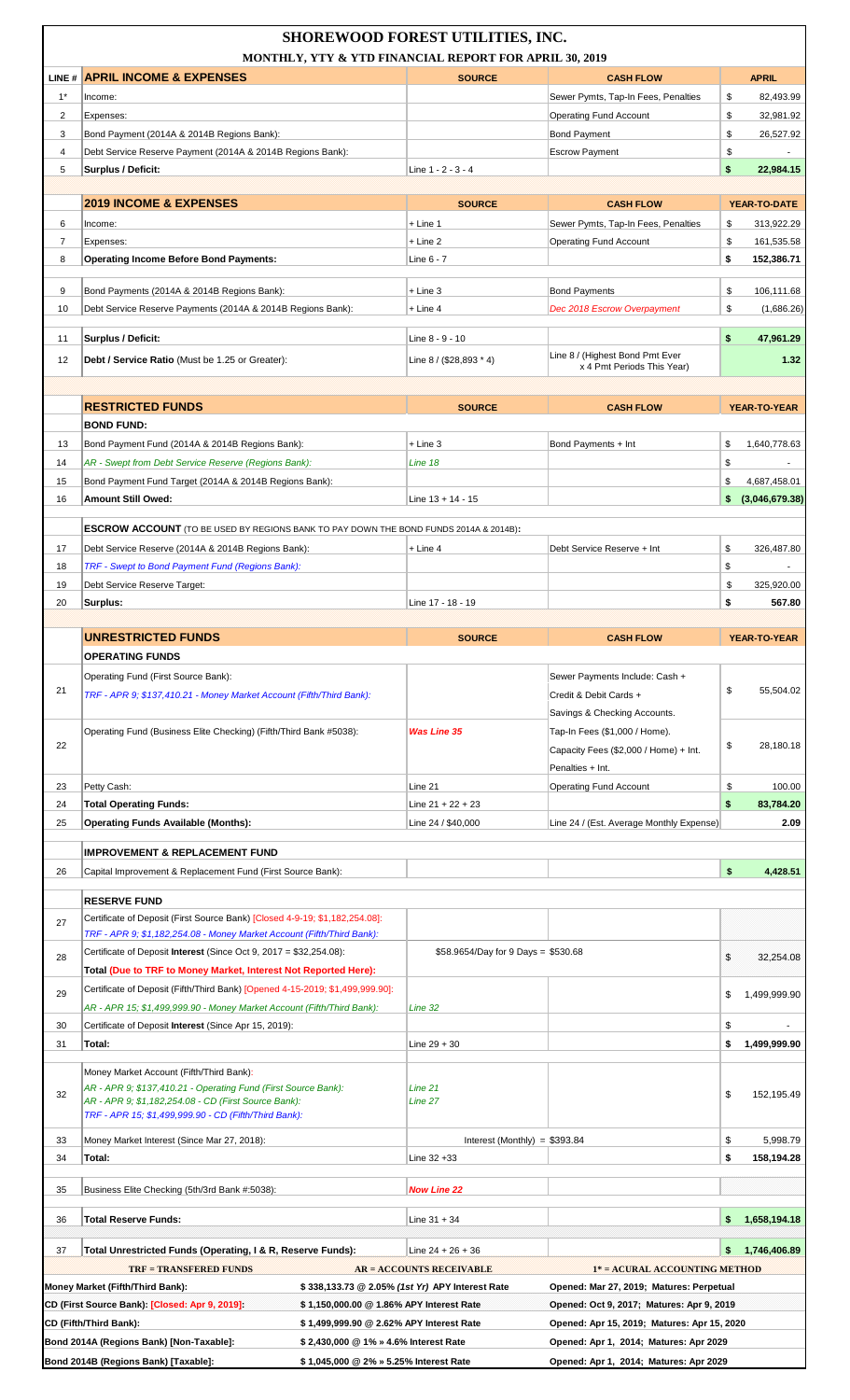|       |                                                                                                             | <b>SHOREWOOD FOREST UTILITIES, INC.</b>         |                                                                                       |                      |
|-------|-------------------------------------------------------------------------------------------------------------|-------------------------------------------------|---------------------------------------------------------------------------------------|----------------------|
|       | MONTHLY, YTY & YTD FINANCIAL REPORT FOR MAY 31, 2019<br>LINE # MAY INCOME & EXPENSES                        | <b>SOURCE</b>                                   | <b>CASH FLOW</b>                                                                      | <b>MAY</b>           |
| $1^*$ | Income:                                                                                                     |                                                 | Sewer Pymts, Tap-In Fees, Penalties                                                   | \$<br>80,211.57      |
| 2     | Expenses:                                                                                                   |                                                 | <b>Operating Fund Account</b>                                                         | \$<br>36,077.05      |
| 3     | Bond Payment (2014A & 2014B Regions Bank):                                                                  |                                                 | <b>Bond Payment</b>                                                                   | \$<br>26,527.92      |
| 4     | Debt Service Reserve Payment (2014A & 2014B Regions Bank):                                                  |                                                 | <b>Escrow Payment</b>                                                                 | \$                   |
| 5     | Surplus / Deficit:                                                                                          | Line 1 - 2 - 3 - 4                              |                                                                                       | \$<br>17,606.60      |
|       |                                                                                                             |                                                 |                                                                                       |                      |
|       | <b>2019 INCOME &amp; EXPENSES</b>                                                                           | <b>SOURCE</b>                                   | <b>CASH FLOW</b>                                                                      | YEAR-TO-DATE         |
| 6     | Income:                                                                                                     | + Line 1                                        | Sewer Pymts, Tap-In Fees, Penalties                                                   | \$<br>394,133.86     |
| 7     | Expenses:                                                                                                   | $+$ Line 2                                      | <b>Operating Fund Account</b>                                                         | 197,612.63<br>\$     |
| 8     | <b>Operating Income Before Bond Payments:</b>                                                               | Line 6 - 7                                      |                                                                                       | \$<br>196,521.23     |
| 9     | Bond Payments (2014A & 2014B Regions Bank):                                                                 | $+$ Line 3                                      | <b>Bond Payments</b>                                                                  | 132,639.60<br>\$     |
| 10    | Debt Service Reserve Payments (2014A & 2014B Regions Bank):                                                 | $+$ Line 4                                      | Dec 2018 Escrow Overpayment                                                           | \$<br>(1,686.26)     |
|       |                                                                                                             |                                                 |                                                                                       |                      |
| 11    | Surplus / Deficit:                                                                                          | Line 8 - 9 - 10                                 |                                                                                       | \$<br>65,567.89      |
| 12    | <b>Debt / Service Ratio</b> (Must be 1.25 or Greater):                                                      | Line $8 / (28,893 * 5)$                         | Line 8 / (Highest Bond Pmt Ever<br>x 5 Pmt Periods This Year)                         | 1.36                 |
|       |                                                                                                             |                                                 |                                                                                       |                      |
|       | <b>RESTRICTED FUNDS</b>                                                                                     | <b>SOURCE</b>                                   | <b>CASH FLOW</b>                                                                      | YEAR-TO-YEAR         |
|       | <b>BOND FUND:</b>                                                                                           |                                                 |                                                                                       |                      |
| 13    | Bond Payment Fund (2014A & 2014B Regions Bank):                                                             | + Line 3                                        | Bond Payments + Int                                                                   | \$<br>1,667,516.88   |
| 14    | AR - Swept from Debt Service Reserve (Regions Bank):                                                        | Line 18                                         |                                                                                       | \$<br>$\blacksquare$ |
| 15    | Bond Payment Fund Target (2014A & 2014B Regions Bank):                                                      |                                                 |                                                                                       | 4,687,458.01<br>\$   |
| 16    | Amount Still Owed:                                                                                          | Line 13 + 14 - 15                               |                                                                                       | (3,019,941.13)<br>\$ |
|       |                                                                                                             |                                                 |                                                                                       |                      |
|       | <b>ESCROW ACCOUNT</b> (TO BE USED BY REGIONS BANK TO PAY DOWN THE BOND FUNDS 2014A & 2014B):                |                                                 |                                                                                       |                      |
| 17    | Debt Service Reserve (2014A & 2014B Regions Bank):                                                          | + Line 4                                        | Debt Service Reserve + Int                                                            | \$<br>327,040.00     |
| 18    | TRF - Swept to Bond Payment Fund (Regions Bank):                                                            |                                                 |                                                                                       | \$                   |
| 19    | Debt Service Reserve Target:                                                                                |                                                 |                                                                                       | 325,920.00<br>\$     |
| 20    | Surplus:                                                                                                    | Line 17 - 18 - 19                               |                                                                                       | \$<br>1,120.00       |
|       |                                                                                                             |                                                 |                                                                                       |                      |
|       |                                                                                                             |                                                 | <b>CASH FLOW</b>                                                                      |                      |
|       | <b>UNRESTRICTED FUNDS</b>                                                                                   | <b>SOURCE</b>                                   |                                                                                       | YEAR-TO-YEAR         |
|       | <b>OPERATING FUNDS</b>                                                                                      |                                                 |                                                                                       |                      |
|       | Operating Fund (First Source Bank):                                                                         |                                                 | Sewer Payments Include: Cash +                                                        |                      |
| 21    |                                                                                                             |                                                 | Credit & Debit Cards +                                                                | \$<br>10,071.90      |
|       |                                                                                                             |                                                 | Savings & Checking Accounts.                                                          |                      |
|       | Operating Fund (Business Elite Checking) (Fifth/Third Bank):                                                |                                                 | Tap-In Fees (\$1,000 / Home).                                                         |                      |
| 22    |                                                                                                             |                                                 | Capacity Fees (\$2,000 / Home) + Int.                                                 | \$<br>64,193.90      |
|       |                                                                                                             |                                                 | Penalties + Int.                                                                      |                      |
| 23    | Petty Cash:                                                                                                 | Line 22                                         | <b>Operating Fund Account</b>                                                         | \$<br>100.00         |
| 24    | <b>Total Operating Funds:</b>                                                                               | Line $21 + 22 + 23$                             |                                                                                       | \$<br>74,365.80      |
| 25    | <b>Operating Funds Available (Months):</b>                                                                  | Line 24 / \$40,000                              | Line 24 / (Est. Average Monthly Expense)                                              | 1.86                 |
|       |                                                                                                             |                                                 |                                                                                       |                      |
|       | <b>IMPROVEMENT &amp; REPLACEMENT FUND</b>                                                                   |                                                 |                                                                                       |                      |
| 26    | Capital Improvement & Replacement Fund (First Source Bank):                                                 |                                                 |                                                                                       | \$<br>4,429.04       |
|       | <b>RESERVE FUND</b>                                                                                         |                                                 |                                                                                       |                      |
| 27    | Certificate of Deposit (Fifth/Third Bank)                                                                   |                                                 |                                                                                       | \$<br>1,499,999.90   |
| 28    | Certificate of Deposit Interest (From Oct 9, 2017 to Apr 9, 2019 = \$32,254.08)                             |                                                 |                                                                                       | \$                   |
| 29    | Total:                                                                                                      | Line $27 + 28$                                  |                                                                                       | 1,499,999.90<br>\$   |
| 30    | Money Market Account (Fifth/Third Bank):                                                                    |                                                 |                                                                                       | \$<br>152,135.79     |
| 31    | Money Market Interest (Since Mar 27, 2018):                                                                 | Interest (Monthly) = $$272.82$                  |                                                                                       | \$<br>6,271.61       |
| 32    | Total:                                                                                                      | Line $30 + 31$                                  |                                                                                       | \$<br>158,407.40     |
|       |                                                                                                             |                                                 |                                                                                       |                      |
| 33    | <b>Total Reserve Funds:</b>                                                                                 | Line $29 + 32$                                  |                                                                                       | 1,658,407.30<br>\$   |
| 34    | Total Unrestricted Funds (Operating, I & R, Reserve Funds):                                                 | Line $24 + 26 + 33$                             |                                                                                       | 1,737,202.14<br>\$   |
|       | <b>TRF = TRANSFERED FUNDS</b>                                                                               |                                                 |                                                                                       |                      |
|       |                                                                                                             | <b>AR = ACCOUNTS RECEIVABLE</b>                 | 1* = ACURAL ACCOUNTING METHOD                                                         |                      |
|       | Money Market (Fifth/Third Bank):<br>\$1,499,999.90 @ 2.62% APY Interest Rate                                | \$338,133.73 @ 2.05% (1st Yr) APY Interest Rate | Opened: Mar 27, 2019; Matures: Perpetual                                              |                      |
|       | CD (Fifth/Third Bank):<br>Bond 2014A (Regions Bank) [Non-Taxable]:<br>\$2,430,000 @ 1% » 4.6% Interest Rate |                                                 | Opened: Apr 15, 2019; Matures: Apr 15, 2020<br>Opened: Apr 1, 2014; Matures: Apr 2029 |                      |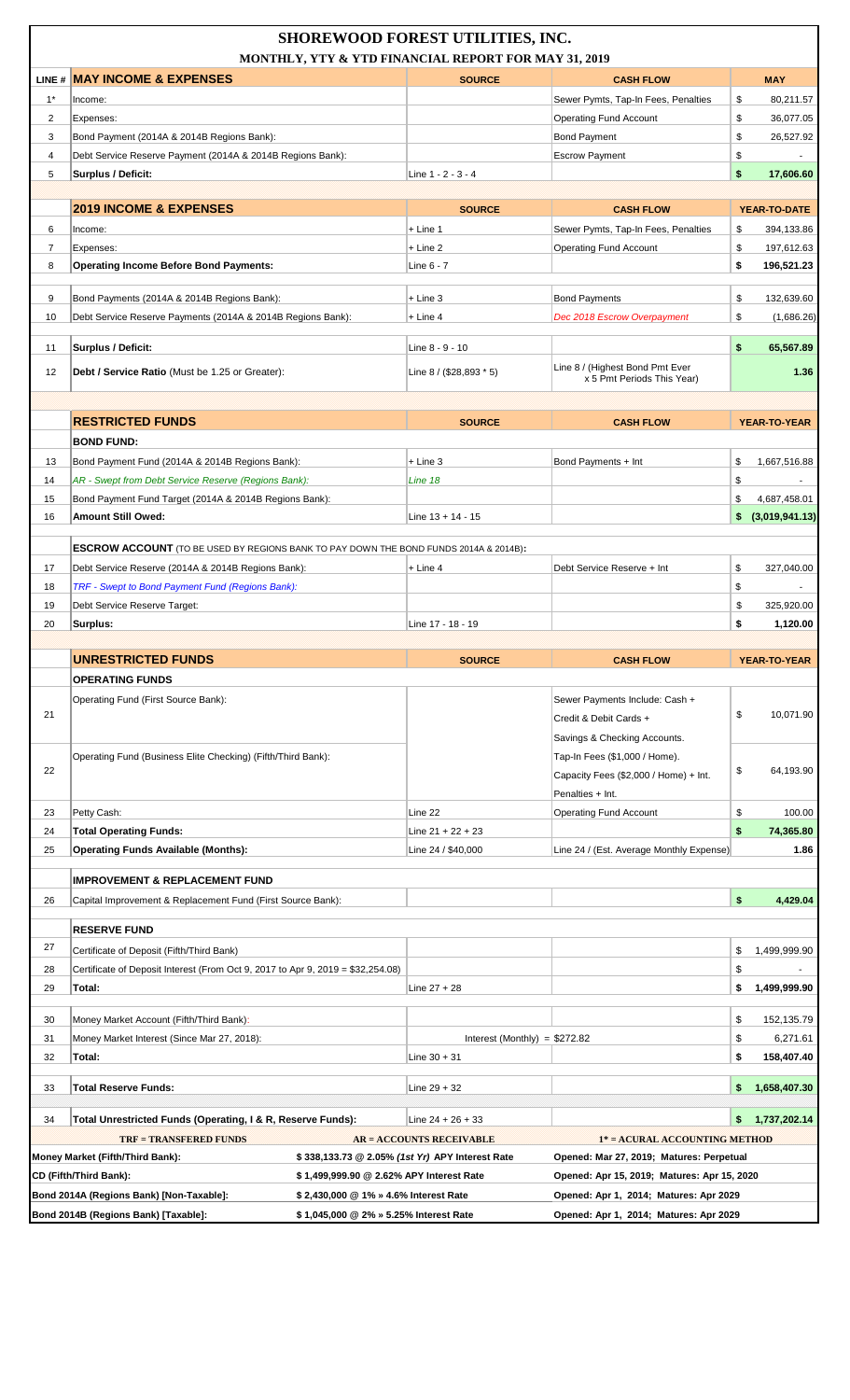|                | MONTHLY, YTY & YTD FINANCIAL REPORT FOR JUNE 30, 2019                                        | <b>SHOREWOOD FOREST UTILITIES, INC.</b>         |                                                               |                                             |
|----------------|----------------------------------------------------------------------------------------------|-------------------------------------------------|---------------------------------------------------------------|---------------------------------------------|
|                | LINE # JUNE INCOME & EXPENSES                                                                | <b>SOURCE</b>                                   | <b>CASH FLOW</b>                                              | <b>JUNE</b>                                 |
| $1^*$          | Income:                                                                                      |                                                 | Sewer Pymts, Tap-In Fees, Penalties                           | \$<br>78,100.50                             |
| 2              | Expenses:                                                                                    |                                                 | <b>Operating Fund Account</b>                                 | \$<br>51,273.93                             |
| 3              | Bond Payment (2014A & 2014B Regions Bank):                                                   |                                                 | <b>Bond Payment</b>                                           | \$<br>26,252.92                             |
| $\overline{4}$ | Debt Service Reserve Payment (2014A & 2014B Regions Bank):                                   |                                                 | <b>Escrow Payment</b>                                         | \$                                          |
| 5              | <b>Surplus / Deficit:</b>                                                                    | Line $1 - 2 - 3 - 4$                            |                                                               | \$<br>573.65                                |
|                |                                                                                              |                                                 |                                                               |                                             |
|                | <b>2019 INCOME &amp; EXPENSES</b>                                                            | <b>SOURCE</b>                                   | <b>CASH FLOW</b>                                              | YEAR-TO-DATE                                |
| 6              | Income:                                                                                      | + Line 1                                        | Sewer Pymts, Tap-In Fees, Penalties                           | \$<br>472,234.36                            |
| 7              | Expenses:                                                                                    | + Line 2                                        | <b>Operating Fund Account</b>                                 | 248,886.56<br>\$                            |
| 8              | <b>Operating Income Before Bond Payments:</b>                                                | Line 6 - 7                                      |                                                               | \$<br>223,347.80                            |
| 9              | Bond Payments (2014A & 2014B Regions Bank):                                                  | + Line 3                                        | <b>Bond Payments</b>                                          | \$<br>158,892.52                            |
| 10             | Debt Service Reserve Payments (2014A & 2014B Regions Bank):                                  | + Line 4                                        | Dec 2018 Escrow Overpayment                                   | \$<br>(1,686.26)                            |
|                |                                                                                              |                                                 |                                                               |                                             |
| 11             | Surplus / Deficit:                                                                           | Line 8 - 9 - 10                                 |                                                               | \$<br>66,141.54                             |
| 12             | <b>Debt / Service Ratio</b> (Must be 1.25 or Greater):                                       | Line $8 / (28,893 * 6)$                         | Line 8 / (Highest Bond Pmt Ever<br>x 6 Pmt Periods This Year) | 1.29                                        |
|                |                                                                                              |                                                 |                                                               |                                             |
|                |                                                                                              |                                                 |                                                               |                                             |
|                | <b>RESTRICTED FUNDS</b>                                                                      | <b>SOURCE</b>                                   | <b>CASH FLOW</b>                                              | <b>YEAR-TO-YEAR</b>                         |
|                | <b>BOND FUND:</b>                                                                            |                                                 |                                                               |                                             |
| 13             | Bond Payment Fund (2014A & 2014B Regions Bank):                                              | + Line 3                                        | Bond Payments + Int                                           | \$<br>1,694,035.94                          |
| 14             | AR - Swept from Debt Service Reserve (Regions Bank):                                         | Line 18                                         |                                                               | \$                                          |
| 15<br>16       | Bond Payment Fund Target (2014A & 2014B Regions Bank):<br>Amount Still Owed:                 | Line $13 + 14 - 15$                             |                                                               | \$<br>4,687,458.01<br>(2,993,422.07)<br>\$. |
|                |                                                                                              |                                                 |                                                               |                                             |
|                | <b>ESCROW ACCOUNT</b> (TO BE USED BY REGIONS BANK TO PAY DOWN THE BOND FUNDS 2014A & 2014B): |                                                 |                                                               |                                             |
| 17             | Debt Service Reserve (2014A & 2014B Regions Bank):                                           | + Line 4                                        | Debt Service Reserve + Int                                    | \$<br>327,605.15                            |
| 18             | TRF - Swept to Bond Payment Fund (Regions Bank):                                             |                                                 |                                                               | \$<br>$\blacksquare$                        |
| 19             | Debt Service Reserve Target:                                                                 |                                                 |                                                               | \$<br>325,920.00                            |
| 20             | Surplus:                                                                                     | Line 17 - 18 - 19                               |                                                               | \$<br>1,685.15                              |
|                |                                                                                              |                                                 |                                                               |                                             |
|                |                                                                                              |                                                 |                                                               |                                             |
|                | <b>UNRESTRICTED FUNDS</b>                                                                    | <b>SOURCE</b>                                   | <b>CASH FLOW</b>                                              | YEAR-TO-YEAR                                |
|                | <b>OPERATING FUNDS</b>                                                                       |                                                 |                                                               |                                             |
|                | Operating Fund (First Source Bank):                                                          |                                                 | Sewer Payments Include: Cash +                                |                                             |
| 21             |                                                                                              |                                                 | Credit & Debit Cards +                                        | \$<br>21,815.38                             |
|                |                                                                                              |                                                 | Savings & Checking Accounts.                                  |                                             |
|                | Operating Fund (Business Elite Checking) (Fifth/Third Bank):                                 |                                                 | Tap-In Fees (\$1,000 / Home).                                 |                                             |
| 22             |                                                                                              |                                                 | Capacity Fees (\$2,000 / Home) + Int.                         | 73,667.14<br>\$                             |
|                |                                                                                              |                                                 | Penalties + Int.                                              |                                             |
| 23             | Petty Cash:                                                                                  | Line 22                                         | <b>Operating Fund Account</b>                                 | \$<br>100.00                                |
| 24             | <b>Total Operating Funds:</b>                                                                | Line $21 + 22 + 23$                             |                                                               | \$<br>95,582.52                             |
| 25             | <b>Operating Funds Available (Months):</b>                                                   | Line 24 / \$40,000                              | Line 24 / (Est. Average Monthly Expense)                      | 2.39                                        |
|                | <b>IMPROVEMENT &amp; REPLACEMENT FUND</b>                                                    |                                                 |                                                               |                                             |
| 26             | Capital Improvement & Replacement Fund (First Source Bank):                                  |                                                 |                                                               |                                             |
|                | AR - JUN 17; \$2,754.55 - Money Market Account (Fifth/Third Bank):                           | Line 30                                         |                                                               | \$<br>5,000.60                              |
|                |                                                                                              |                                                 |                                                               |                                             |
|                | <b>RESERVE FUND</b>                                                                          |                                                 |                                                               |                                             |
| 27             | Certificate of Deposit (Fifth/Third Bank)                                                    |                                                 |                                                               | 1,499,999.90<br>\$                          |
| 28             | Certificate of Deposit Interest (From Oct 9, 2017 to Apr 9, 2019 = \$32,254.08)              |                                                 |                                                               | \$                                          |
| 29             | Total:                                                                                       | Line $27 + 28$                                  |                                                               | \$<br>1,499,999.90                          |
| 30             | Money Market Account (Fifth/Third Bank):                                                     |                                                 |                                                               | \$                                          |
|                | TRF - JUN 17; \$2,754.55 - Capital I & R Fund (First Source Bank):                           |                                                 |                                                               | 149,440.94                                  |
| 31             | Money Market Interest (Since Mar 27, 2018):                                                  | Interest (Monthly) = $$262.34$                  |                                                               | \$<br>6,533.95                              |
| 32             | Total:                                                                                       | Line $30 + 31$                                  |                                                               | \$<br>155,974.89                            |
|                |                                                                                              |                                                 |                                                               |                                             |
| 33             | <b>Total Reserve Funds:</b>                                                                  | $Line 29 + 32$                                  |                                                               | \$.<br>1,655,974.79                         |
| 34             | Total Unrestricted Funds (Operating, I & R, Reserve Funds):                                  | Line $24 + 26 + 33$                             |                                                               | 1,756,557.91<br>\$.                         |
|                | <b>TRF = TRANSFERED FUNDS</b>                                                                | <b>AR = ACCOUNTS RECEIVABLE</b>                 | 1* = ACURAL ACCOUNTING METHOD                                 |                                             |
|                | Money Market (Fifth/Third Bank):                                                             | \$338,133.73 @ 2.05% (1st Yr) APY Interest Rate | Opened: Mar 27, 2019; Matures: Perpetual                      |                                             |
|                | \$1,499,999.90 @ 2.62% APY Interest Rate<br>CD (Fifth/Third Bank):                           |                                                 | Opened: Apr 15, 2019; Matures: Apr 15, 2020                   |                                             |
|                | Bond 2014A (Regions Bank) [Non-Taxable]:<br>\$2,430,000 @ 1% » 4.6% Interest Rate            |                                                 | Opened: Apr 1, 2014; Matures: Apr 2029                        |                                             |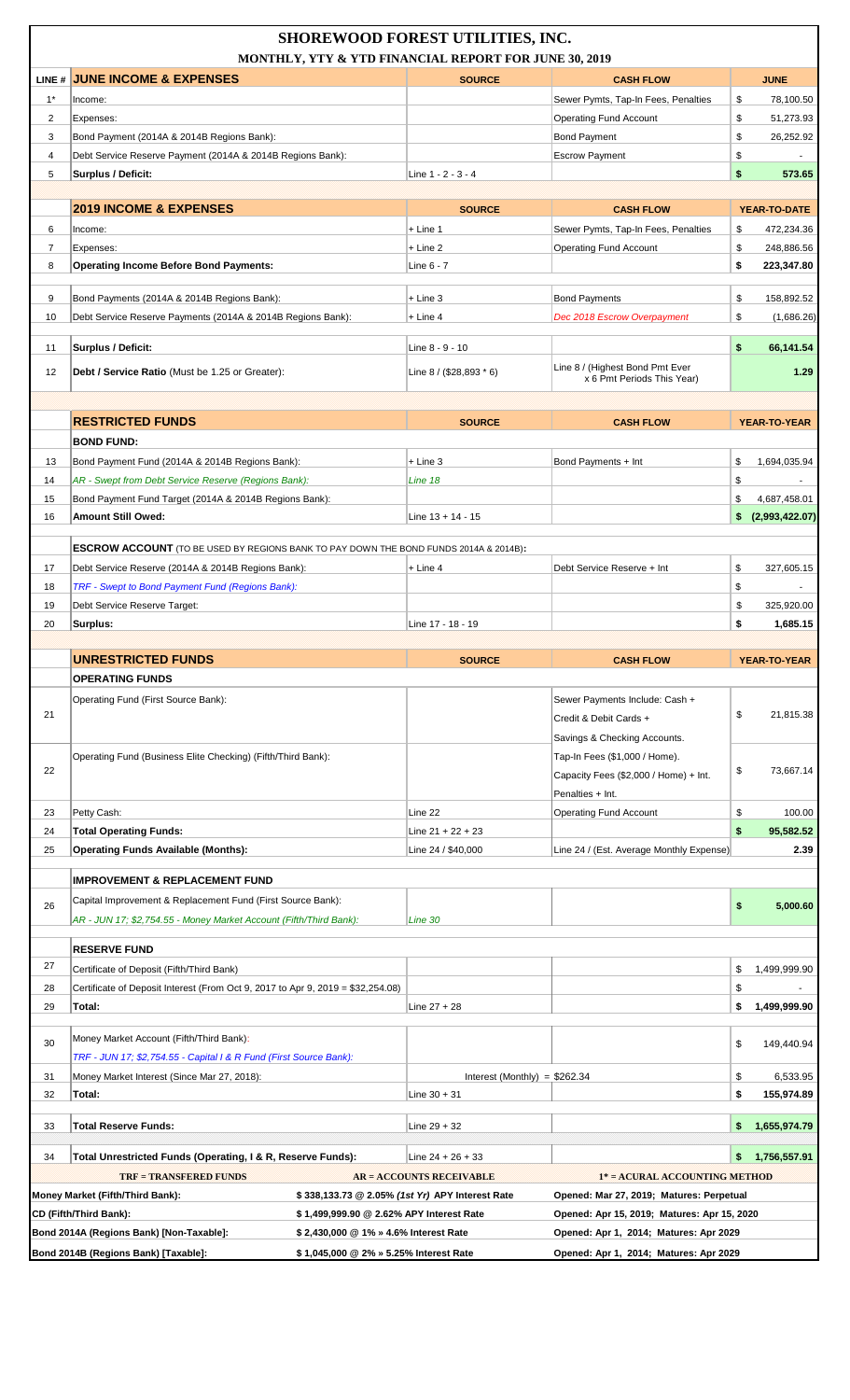|                | MONTHLY, YTY & YTD FINANCIAL REPORT FOR JULY 31, 2019                                        | <b>SHOREWOOD FOREST UTILITIES, INC.</b>         |                                             |                      |
|----------------|----------------------------------------------------------------------------------------------|-------------------------------------------------|---------------------------------------------|----------------------|
|                | LINE # JULY INCOME & EXPENSES                                                                | <b>SOURCE</b>                                   | <b>CASH FLOW</b>                            | <b>JULY</b>          |
| $1*$           | Income:                                                                                      |                                                 | Sewer Pymts, Tap-In Fees, Penalties         | 77,623.38<br>\$      |
| $\overline{2}$ | Expenses:                                                                                    |                                                 | <b>Operating Fund Account</b>               | \$<br>47,947.98      |
| 3              | Bond Payment (2014A & 2014B Regions Bank):                                                   |                                                 | <b>Bond Payment</b>                         | \$<br>26,252.92      |
| 4              | Debt Service Reserve Payment (2014A & 2014B Regions Bank):                                   |                                                 | <b>Escrow Payment</b>                       | \$                   |
| 5              | Surplus / Deficit:                                                                           | Line 1 - 2 - 3 - 4                              |                                             | \$<br>3,422.48       |
|                |                                                                                              |                                                 |                                             |                      |
|                | <b>2019 INCOME &amp; EXPENSES</b>                                                            | <b>SOURCE</b>                                   | <b>CASH FLOW</b>                            | YEAR-TO-DATE         |
| 6              | Income:                                                                                      | + Line 1                                        | Sewer Pymts, Tap-In Fees, Penalties         | \$<br>549,857.74     |
| $\overline{7}$ | Expenses:                                                                                    | + Line 2                                        | <b>Operating Fund Account</b>               | \$<br>296,834.54     |
| 8              | <b>Operating Income Before Bond Payments:</b>                                                | Line 6 - 7                                      |                                             | \$<br>253,023.20     |
|                |                                                                                              |                                                 |                                             |                      |
| 9              | Bond Payments (2014A & 2014B Regions Bank):                                                  | $+$ Line 3                                      | <b>Bond Payments</b>                        | \$<br>185,145.44     |
| 10             | Debt Service Reserve Payments (2014A & 2014B Regions Bank):                                  | $+$ Line 4                                      | Dec 2018 Escrow Overpayment                 | \$<br>(1,686.26)     |
| 11             | Surplus / Deficit:                                                                           | Line 8 - 9 - 10                                 |                                             | \$<br>69,564.02      |
|                |                                                                                              |                                                 | Line 8 / (Highest Bond Pmt Ever             |                      |
| 12             | <b>Debt / Service Ratio</b> (Must be 1.25 or Greater):                                       | Line $8 / (28,893 * 7)$                         | x 7 Pmt Periods This Year)                  | 1.25                 |
|                |                                                                                              |                                                 |                                             |                      |
|                | <b>RESTRICTED FUNDS</b>                                                                      | <b>SOURCE</b>                                   | <b>CASH FLOW</b>                            | <b>YEAR-TO-YEAR</b>  |
|                | <b>BOND FUND:</b>                                                                            |                                                 |                                             |                      |
|                |                                                                                              |                                                 |                                             |                      |
| 13             | Bond Payment Fund (2014A & 2014B Regions Bank):                                              | $+$ Line 3                                      | Bond Payments + Int                         | \$<br>1,720,579.01   |
| 14             | AR - Swept from Debt Service Reserve (Regions Bank):                                         | Line 18                                         |                                             | \$<br>2,225.38       |
| 15             | Bond Payment Fund Target (2014A & 2014B Regions Bank):                                       |                                                 |                                             | \$<br>4,687,458.01   |
| 16             | <b>Amount Still Owed:</b>                                                                    | Line $13 + 14 - 15$                             |                                             | (2,964,653.62)<br>\$ |
|                | <b>ESCROW ACCOUNT</b> (TO BE USED BY REGIONS BANK TO PAY DOWN THE BOND FUNDS 2014A & 2014B): |                                                 |                                             |                      |
| 17             | Debt Service Reserve (2014A & 2014B Regions Bank):                                           | + Line 4                                        | Debt Service Reserve + Int                  | \$<br>328,145.38     |
| 18             | TRF - Swept to Bond Payment Fund (Regions Bank):                                             |                                                 |                                             | \$<br>2,225.38       |
| 19             | Debt Service Reserve Target:                                                                 |                                                 |                                             | \$<br>325,920.00     |
| 20             | Surplus:                                                                                     | Line 17 - 18 - 19                               |                                             | \$<br>٠              |
|                |                                                                                              |                                                 |                                             |                      |
|                |                                                                                              |                                                 |                                             |                      |
|                |                                                                                              | <b>SOURCE</b>                                   |                                             |                      |
|                | <b>UNRESTRICTED FUNDS</b>                                                                    |                                                 | <b>CASH FLOW</b>                            | YEAR-TO-YEAR         |
|                | <b>OPERATING FUNDS</b>                                                                       |                                                 |                                             |                      |
| 21             | Operating Fund (First Source Bank):                                                          |                                                 | Sewer Payments Include: Cash +              | \$                   |
|                |                                                                                              |                                                 | Credit & Debit Cards +                      |                      |
|                |                                                                                              |                                                 | Savings & Checking Accounts.                |                      |
| 22             | Operating Fund (Business Elite Checking) (Fifth/Third Bank):                                 |                                                 | Tap-In Fees (\$1,000 / Home).               | \$<br>51,873.76      |
|                |                                                                                              |                                                 | Capacity Fees (\$2,000 / Home) + Int.       |                      |
|                |                                                                                              |                                                 | Penalties + Int.                            |                      |
| 23             | Petty Cash:                                                                                  | Line 22                                         | <b>Operating Fund Account</b>               | \$<br>100.00         |
| 24             | <b>Total Operating Funds:</b>                                                                | Line $21 + 22 + 23$                             |                                             | \$<br>81,825.87      |
| 25             | <b>Operating Funds Available (Months):</b>                                                   | Line 24 / \$40,000                              | Line 24 / (Est. Average Monthly Expense)    | 2.05                 |
|                | <b>IMPROVEMENT &amp; REPLACEMENT FUND</b>                                                    |                                                 |                                             |                      |
| 26             | Capital Improvement & Replacement Fund (First Source Bank):                                  |                                                 |                                             | \$<br>3,186.47       |
|                |                                                                                              |                                                 |                                             |                      |
|                | <b>RESERVE FUND</b>                                                                          |                                                 |                                             |                      |
| 27             | Certificate of Deposit (Fifth/Third Bank)                                                    |                                                 |                                             | 1,499,999.90<br>\$   |
| 28             | Certificate of Deposit Interest (From Oct 9, 2017 to Apr 9, 2019 = \$32,254.08)              |                                                 |                                             | \$                   |
| 29             | Total:                                                                                       | Line $27 + 28$                                  |                                             | 1,499,999.90<br>\$   |
|                |                                                                                              |                                                 |                                             |                      |
| 30             | Money Market Account (Fifth/Third Bank):                                                     |                                                 |                                             | \$<br>149,430.19     |
| 31             | Money Market Interest (Since Mar 27, 2018):                                                  | Interest (Monthly) = $$269.04$                  |                                             | \$<br>6,802.99       |
| 32             | Total:                                                                                       | Line $30 + 31$                                  |                                             | \$<br>156,233.18     |
| 33             | <b>Total Reserve Funds:</b>                                                                  | Line $29 + 32$                                  |                                             | 1,656,233.08<br>S.   |
|                |                                                                                              |                                                 |                                             |                      |
| 34             | Total Unrestricted Funds (Operating, I & R, Reserve Funds):                                  | Line 24 + 26 +33                                |                                             | 1,741,245.42         |
|                | <b>TRF = TRANSFERED FUNDS</b>                                                                | <b>AR = ACCOUNTS RECEIVABLE</b>                 | 1* = ACURAL ACCOUNTING METHOD               | 29,852.11            |
|                | Money Market (Fifth/Third Bank):                                                             | \$338,133.73 @ 2.05% (1st Yr) APY Interest Rate | Opened: Mar 27, 2019; Matures: Perpetual    |                      |
|                | CD (Fifth/Third Bank):<br>\$1,499,999.90 @ 2.62% APY Interest Rate                           |                                                 | Opened: Apr 15, 2019; Matures: Apr 15, 2020 |                      |
|                | Bond 2014A (Regions Bank) [Non-Taxable]:<br>\$2,430,000 @ 1% » 4.6% Interest Rate            |                                                 | Opened: Apr 1, 2014; Matures: Apr 2029      |                      |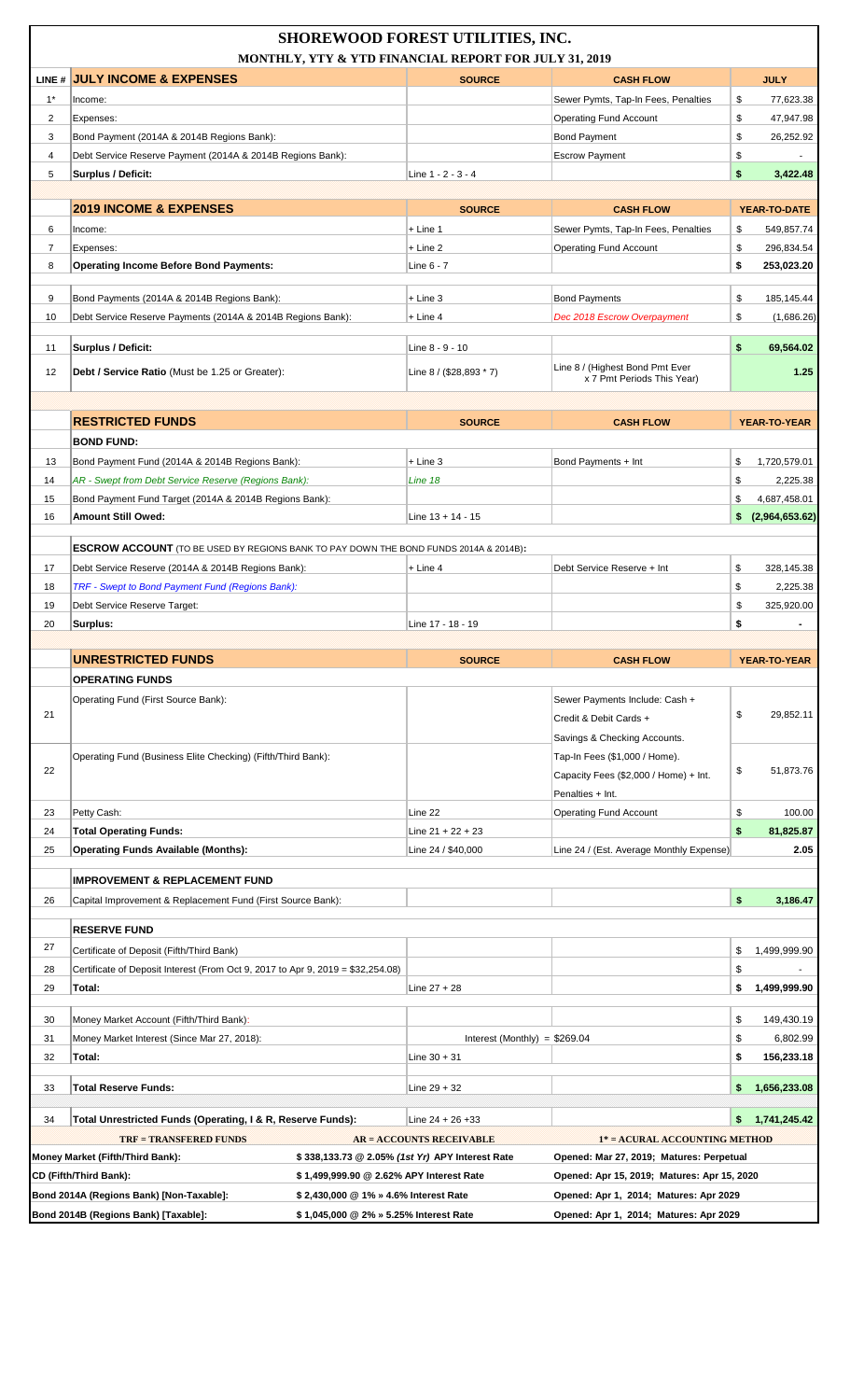|                | MONTHLY, YTY & YTD FINANCIAL REPORT FOR AUGUST 31, 2019                                      | <b>SHOREWOOD FOREST UTILITIES, INC.</b>                                            |                                                                           |                                 |
|----------------|----------------------------------------------------------------------------------------------|------------------------------------------------------------------------------------|---------------------------------------------------------------------------|---------------------------------|
|                | LINE # AUGUST INCOME & EXPENSES                                                              | <b>SOURCE</b>                                                                      | <b>CASH FLOW</b>                                                          | <b>AUGUST</b>                   |
| $1^*$          | Income:                                                                                      |                                                                                    | Sewer Pymts, Tap-In Fees, Penalties                                       | \$<br>80,302.98                 |
| $\overline{2}$ | Expenses:                                                                                    |                                                                                    | <b>Operating Fund Account</b>                                             | \$<br>56,758.62                 |
| 3              | Bond Payment (2014A & 2014B Regions Bank):                                                   |                                                                                    | <b>Bond Payment</b>                                                       | \$<br>26,252.92                 |
| $\overline{4}$ | Debt Service Reserve Payment (2014A & 2014B Regions Bank):                                   |                                                                                    | <b>Escrow Payment</b>                                                     | \$                              |
| 5              | Surplus / Deficit:                                                                           | Line 1 - 2 - 3 - 4                                                                 |                                                                           | \$<br>(2,708.56)                |
|                |                                                                                              |                                                                                    |                                                                           |                                 |
|                | <b>2019 INCOME &amp; EXPENSES</b>                                                            | <b>SOURCE</b>                                                                      | <b>CASH FLOW</b>                                                          | YEAR-TO-DATE                    |
| 6              | Income:                                                                                      | $+$ Line 1                                                                         | Sewer Pymts, Tap-In Fees, Penalties                                       | \$<br>630,160.72                |
| $\overline{7}$ | Expenses:                                                                                    | $+$ Line 2                                                                         | <b>Operating Fund Account</b>                                             | \$<br>353,593.16                |
| 8              | <b>Operating Income Before Bond Payments:</b>                                                | Line $6 - 7$                                                                       |                                                                           | \$<br>276,567.56                |
| 9              | Bond Payments (2014A & 2014B Regions Bank):                                                  | + Line 3                                                                           | <b>Bond Payments</b>                                                      | \$<br>211,398.36                |
| 10             | Debt Service Reserve Payments (2014A & 2014B Regions Bank):                                  | $+$ Line 4                                                                         | Dec 2018 Escrow Overpayment                                               | \$<br>(1,686.26)                |
|                |                                                                                              |                                                                                    |                                                                           |                                 |
| 11             | Surplus / Deficit:                                                                           | Line 8 - 9 - 10                                                                    |                                                                           | \$<br>66,855.46                 |
| 12             | <b>Debt / Service Ratio</b> (Must be 1.25 or Greater):                                       | Line 8 / (\$28,893 * 8)                                                            | Line 8 / (Highest Bond Pmt Ever<br>x 8 Pmt Periods This Year)             | 1.20                            |
|                |                                                                                              |                                                                                    |                                                                           |                                 |
|                | <b>RESTRICTED FUNDS</b>                                                                      | <b>SOURCE</b>                                                                      | <b>CASH FLOW</b>                                                          | <b>YEAR-TO-YEAR</b>             |
|                | <b>BOND FUND:</b>                                                                            |                                                                                    |                                                                           |                                 |
| 13             | Bond Payment Fund (2014A & 2014B Regions Bank):                                              | + Line 3                                                                           | Bond Payments + Int                                                       | \$<br>1,749,140.22              |
| 14             | AR - Swept from Debt Service Reserve (Regions Bank):                                         | Line 18                                                                            |                                                                           | \$                              |
| 15             | Bond Payment Fund Target (2014A & 2014B Regions Bank):                                       |                                                                                    |                                                                           | \$<br>4,687,458.01              |
| 16             | Amount Still Owed:                                                                           | Line $13 + 14 - 15$                                                                |                                                                           | \$<br>(2,938,317.79)            |
|                | <b>ESCROW ACCOUNT</b> (TO BE USED BY REGIONS BANK TO PAY DOWN THE BOND FUNDS 2014A & 2014B): |                                                                                    |                                                                           |                                 |
| 17             | Debt Service Reserve (2014A & 2014B Regions Bank):                                           | + Line 4                                                                           | Debt Service Reserve + Int                                                | \$<br>326,470.20                |
| 18             | TRF - Swept to Bond Payment Fund (Regions Bank):                                             |                                                                                    |                                                                           | \$<br>$\blacksquare$            |
| 19             | Debt Service Reserve Target:                                                                 |                                                                                    |                                                                           | \$<br>325,920.00                |
| 20             | Surplus:                                                                                     | Line 17 - 18 - 19                                                                  |                                                                           | \$<br>550.20                    |
|                |                                                                                              |                                                                                    |                                                                           |                                 |
|                |                                                                                              |                                                                                    |                                                                           |                                 |
|                |                                                                                              |                                                                                    |                                                                           |                                 |
|                | <b>UNRESTRICTED FUNDS</b><br><b>OPERATING FUNDS</b>                                          | <b>SOURCE</b>                                                                      | <b>CASH FLOW</b>                                                          | YEAR-TO-YEAR                    |
|                |                                                                                              |                                                                                    |                                                                           |                                 |
| 21             | Operating Fund (First Source Bank):                                                          |                                                                                    | Sewer Payments Include: Cash +                                            | \$<br>43,060.52                 |
|                |                                                                                              |                                                                                    | Credit & Debit Cards +                                                    |                                 |
|                |                                                                                              |                                                                                    | Savings & Checking Accounts.                                              |                                 |
| 22             | Operating Fund (Business Elite Checking) (Fifth/Third Bank):                                 |                                                                                    | Tap-In Fees (\$1,000 / Home).                                             | 51,166.10<br>\$                 |
|                |                                                                                              |                                                                                    | Capacity Fees (\$2,000 / Home) + Int.                                     |                                 |
|                |                                                                                              |                                                                                    | Penalties + Int.                                                          |                                 |
| 23<br>24       | Petty Cash:<br><b>Total Operating Funds:</b>                                                 | Line 22<br>Line $21 + 22 + 23$                                                     | <b>Operating Fund Account</b>                                             | \$<br>200.00<br>\$<br>94,426.62 |
| 25             | <b>Operating Funds Available (Months):</b>                                                   | Line 24 / \$40,000                                                                 | Line 24 / (Est. Average Monthly Expense)                                  | 2.36                            |
|                |                                                                                              |                                                                                    |                                                                           |                                 |
|                | <b>IMPROVEMENT &amp; REPLACEMENT FUND</b>                                                    |                                                                                    |                                                                           |                                 |
| 26             | Capital Improvement & Replacement Fund (First Source Bank):                                  |                                                                                    |                                                                           | \$<br>3,056.73                  |
|                | AR - AUG 5; \$15,000.00 - Money Market Account (Fifth/Third Bank):                           | Line 30                                                                            |                                                                           |                                 |
|                |                                                                                              |                                                                                    |                                                                           |                                 |
| 27             | <b>RESERVE FUND</b>                                                                          |                                                                                    |                                                                           |                                 |
|                | Certificate of Deposit (Fifth/Third Bank)                                                    |                                                                                    |                                                                           | \$<br>1,499,999.90              |
| 28             | Certificate of Deposit Interest (From Oct 9, 2017 to Apr 9, 2019 = \$32,254.08)              |                                                                                    |                                                                           | \$                              |
| 29             | Total:                                                                                       | Line $27 + 28$                                                                     |                                                                           | \$<br>1,499,999.90              |
| 30             | Money Market Account (Fifth/Third Bank):                                                     |                                                                                    |                                                                           | \$                              |
|                | TRF - AUG 5; \$15,000.00 - Capital I & R Fund (First Source Bank):                           |                                                                                    |                                                                           | 134,440.94                      |
| 31             | Money Market Interest (Since Mar 27, 2018):                                                  | Interest (Monthly) = $$246.97$                                                     |                                                                           | \$<br>7,049.96                  |
| 32             | Total:                                                                                       | Line $30 + 31$                                                                     |                                                                           | \$<br>141,490.90                |
|                |                                                                                              |                                                                                    |                                                                           |                                 |
| 33             | <b>Total Reserve Funds:</b>                                                                  | Line $29 + 32$                                                                     |                                                                           | 1,641,490.80<br>\$              |
| 34             |                                                                                              |                                                                                    |                                                                           | \$.                             |
|                | Total Unrestricted Funds (Operating, I & R, Reserve Funds):<br><b>TRF = TRANSFERED FUNDS</b> | Line $24 + 26 + 33$                                                                |                                                                           | 1,738,974.15                    |
|                | Money Market (Fifth/Third Bank):                                                             | <b>AR = ACCOUNTS RECEIVABLE</b><br>\$338,133.73 @ 2.05% (1st Yr) APY Interest Rate | 1* = ACURAL ACCOUNTING METHOD<br>Opened: Mar 27, 2019; Matures: Perpetual |                                 |
|                | CD (Fifth/Third Bank):<br>\$1,499,999.90 @ 2.62% APY Interest Rate                           |                                                                                    | Opened: Apr 15, 2019; Matures: Apr 15, 2020                               |                                 |
|                | Bond 2014A (Regions Bank) [Non-Taxable]:<br>\$2,430,000 @ 1% » 4.6% Interest Rate            |                                                                                    | Opened: Apr 1, 2014; Matures: Apr 2029                                    |                                 |
|                | Bond 2014B (Regions Bank) [Taxable]:<br>\$1,045,000 @ 2% » 5.25% Interest Rate               |                                                                                    | Opened: Apr 1, 2014; Matures: Apr 2029                                    |                                 |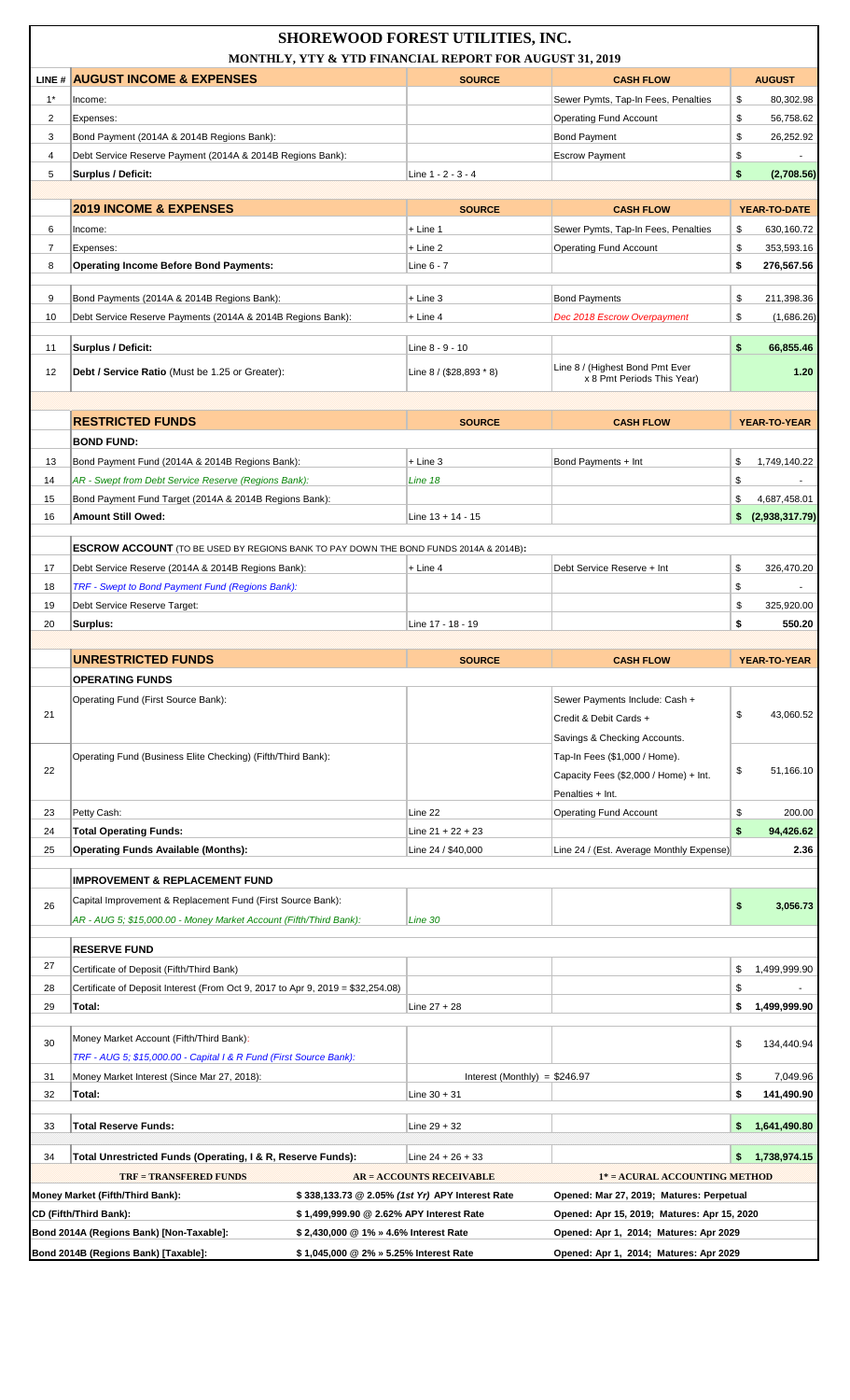|                     | MONTHLY, YTY & YTD FINANCIAL REPORT FOR SEPTEMBER 30, 2019                                   | <b>SHOREWOOD FOREST UTILITIES, INC.</b>         |                                                                        |                                      |
|---------------------|----------------------------------------------------------------------------------------------|-------------------------------------------------|------------------------------------------------------------------------|--------------------------------------|
|                     | LINE # SEPTEMBER INCOME & EXPENSES                                                           | <b>SOURCE</b>                                   | <b>CASH FLOW</b>                                                       | <b>SEPTEMBER</b>                     |
| $1^*$               | Income:                                                                                      |                                                 | Sewer Pymts, Tap-In Fees, Penalties                                    | \$<br>77,645.87                      |
| $\overline{2}$      | Expenses:                                                                                    |                                                 | <b>Operating Fund Account</b>                                          | \$<br>36,126.80                      |
| 3                   | Bond Payment (2014A & 2014B Regions Bank):                                                   |                                                 | <b>Bond Payment</b>                                                    | \$<br>26,252.92                      |
| 4                   | Debt Service Reserve Payment (2014A & 2014B Regions Bank):                                   |                                                 | <b>Escrow Payment</b>                                                  | \$                                   |
| 5                   | Surplus / Deficit:                                                                           | Line 1 - 2 - 3 - 4                              |                                                                        | \$<br>15,266.15                      |
|                     |                                                                                              |                                                 |                                                                        |                                      |
|                     | <b>2019 INCOME &amp; EXPENSES</b>                                                            | <b>SOURCE</b>                                   | <b>CASH FLOW</b>                                                       | YEAR-TO-DATE                         |
| 6<br>$\overline{7}$ | Income:<br>Expenses:                                                                         | $+$ Line 1<br>$+$ Line 2                        | Sewer Pymts, Tap-In Fees, Penalties<br><b>Operating Fund Account</b>   | \$<br>707,806.59<br>\$<br>389,719.96 |
| 8                   | <b>Operating Income Before Bond Payments:</b>                                                | Line 6 - 7                                      |                                                                        | \$<br>318,086.63                     |
|                     |                                                                                              |                                                 |                                                                        |                                      |
| 9                   | Bond Payments (2014A & 2014B Regions Bank):                                                  | $+$ Line 3                                      | <b>Bond Payments</b>                                                   | \$<br>237,651.28                     |
| 10                  | Debt Service Reserve Payments (2014A & 2014B Regions Bank):                                  | $+$ Line 4                                      | Dec 2018 Escrow Overpayment                                            | \$<br>(1,686.26)                     |
| 11                  | Surplus / Deficit:                                                                           | Line 8 - 9 - 10                                 |                                                                        | \$<br>82,121.61                      |
|                     |                                                                                              |                                                 | Line 8 / (Highest Bond Pmt Ever                                        |                                      |
| 12                  | <b>Debt / Service Ratio</b> (Must be 1.25 or Greater):                                       | Line $8 / (28,893 * 9)$                         | x 9 Pmt Periods This Year)                                             | 1.22                                 |
|                     |                                                                                              |                                                 |                                                                        |                                      |
|                     | <b>RESTRICTED FUNDS</b>                                                                      | <b>SOURCE</b>                                   | <b>CASH FLOW</b>                                                       | YEAR-TO-YEAR                         |
|                     | <b>BOND FUND:</b>                                                                            |                                                 |                                                                        |                                      |
| 13                  | Bond Payment Fund (2014A & 2014B Regions Bank):                                              | $+$ Line 3                                      | Bond Payments + Int                                                    | \$<br>1,775,515.76                   |
| 14                  | AR - Swept from Debt Service Reserve (Regions Bank):                                         | Line 18                                         |                                                                        | \$                                   |
| 15                  | Bond Payment Fund Target (2014A & 2014B Regions Bank):                                       |                                                 |                                                                        | \$<br>4,687,458.01                   |
| 16                  | Amount Still Owed:                                                                           | Line $13 + 14 - 15$                             |                                                                        | \$<br>(2,911,942.25)                 |
|                     | <b>ESCROW ACCOUNT</b> (TO BE USED BY REGIONS BANK TO PAY DOWN THE BOND FUNDS 2014A & 2014B): |                                                 |                                                                        |                                      |
| 17                  | Debt Service Reserve (2014A & 2014B Regions Bank):                                           | $+$ Line 4                                      | Debt Service Reserve + Int                                             | \$<br>326,966.16                     |
| 18                  | <b>TRF - Swept to Bond Payment Fund (Regions Bank):</b>                                      |                                                 |                                                                        | \$                                   |
| 19                  | Debt Service Reserve Target:                                                                 |                                                 |                                                                        | \$<br>325,920.00                     |
| 20                  | Surplus:                                                                                     | Line 17 - 18 - 19                               |                                                                        | \$<br>1.046.16                       |
|                     |                                                                                              |                                                 |                                                                        |                                      |
|                     | <b>UNRESTRICTED FUNDS</b>                                                                    | <b>SOURCE</b>                                   | <b>CASH FLOW</b>                                                       | YEAR-TO-YEAR                         |
|                     | <b>OPERATING FUNDS</b>                                                                       |                                                 |                                                                        |                                      |
| 21                  | Operating Fund (First Source Bank):                                                          |                                                 | Sewer Payments Include: Cash +                                         | \$<br>45,155.70                      |
|                     | TRF - SEP 9: \$7,248.39 - Capital I & R Fund (First Source Bank):                            |                                                 | Credit & Debit Cards +                                                 |                                      |
|                     |                                                                                              |                                                 | Savings & Checking Accounts.                                           |                                      |
| 22                  | Operating Fund (Business Elite Checking) (Fifth/Third Bank):                                 |                                                 | Tap-In Fees (\$1,000 / Home).<br>Capacity Fees (\$2,000 / Home) + Int. | \$<br>45.122.62                      |
|                     |                                                                                              |                                                 | Penalties + Int.                                                       |                                      |
| 23                  | Petty Cash:                                                                                  | Line 22                                         | <b>Operating Fund Account</b>                                          | \$<br>200.00                         |
| 24                  | <b>Total Operating Funds:</b>                                                                | Line $21 + 22 + 23$                             |                                                                        | \$<br>90,478.32                      |
| 25                  | <b>Operating Funds Available (Months):</b>                                                   | Line 24 / \$40,000                              | Line 24 / (Est. Average Monthly Expense)                               | 2.26                                 |
|                     |                                                                                              |                                                 |                                                                        |                                      |
|                     | <b>IMPROVEMENT &amp; REPLACEMENT FUND</b>                                                    |                                                 |                                                                        |                                      |
| 26                  | Capital Improvement & Replacement Fund (First Source Bank):                                  |                                                 |                                                                        | \$<br>5,524.02                       |
|                     | AR - SEP 9; \$7,248.39 - Operating Fund (First Source Bank):                                 | Line 21                                         |                                                                        |                                      |
|                     | <b>RESERVE FUND</b>                                                                          |                                                 |                                                                        |                                      |
| 27                  | Certificate of Deposit (Fifth/Third Bank)                                                    |                                                 |                                                                        | \$<br>1,499,999.90                   |
| 28                  | Certificate of Deposit Interest (From Oct 9, 2017 to Apr 9, 2019 = $$32,254.08$ )            |                                                 |                                                                        | \$                                   |
| 29                  | Total:                                                                                       | Line $27 + 28$                                  |                                                                        | 1,499,999.90<br>\$                   |
| 30                  | Money Market Account (Fifth/Third Bank):                                                     |                                                 |                                                                        | \$<br>134,430.19                     |
| 31                  | Money Market Interest (Since Mar 27, 2018):                                                  | Interest (Monthly) = $$236.18$                  |                                                                        | \$<br>7,286.14                       |
| 32                  | Total:                                                                                       | Line $30 + 31$                                  |                                                                        | \$<br>141,716.33                     |
|                     |                                                                                              |                                                 |                                                                        |                                      |
|                     |                                                                                              |                                                 |                                                                        |                                      |
| 33                  | <b>Total Reserve Funds:</b>                                                                  | Line $29 + 32$                                  |                                                                        | 1,641,716.23<br>\$                   |
| 34                  | Total Unrestricted Funds (Operating, I & R, Reserve Funds):                                  | Line $24 + 26 + 33$                             |                                                                        | 1,737,718.57                         |
|                     | <b>TRF = TRANSFERED FUNDS</b>                                                                | <b>AR = ACCOUNTS RECEIVABLE</b>                 | 1* = ACURAL ACCOUNTING METHOD                                          |                                      |
|                     | Money Market (Fifth/Third Bank):                                                             | \$338,133.73 @ 2.05% (1st Yr) APY Interest Rate | Opened: Mar 27, 2019; Matures: Perpetual                               |                                      |
|                     | CD (Fifth/Third Bank):<br>\$1,499,999.90 @ 2.62% APY Interest Rate                           |                                                 | Opened: Apr 15, 2019; Matures: Apr 15, 2020                            |                                      |
|                     | Bond 2014A (Regions Bank) [Non-Taxable]:<br>\$2,430,000 @ 1% » 4.6% Interest Rate            |                                                 | Opened: Apr 1, 2014; Matures: Apr 2029                                 |                                      |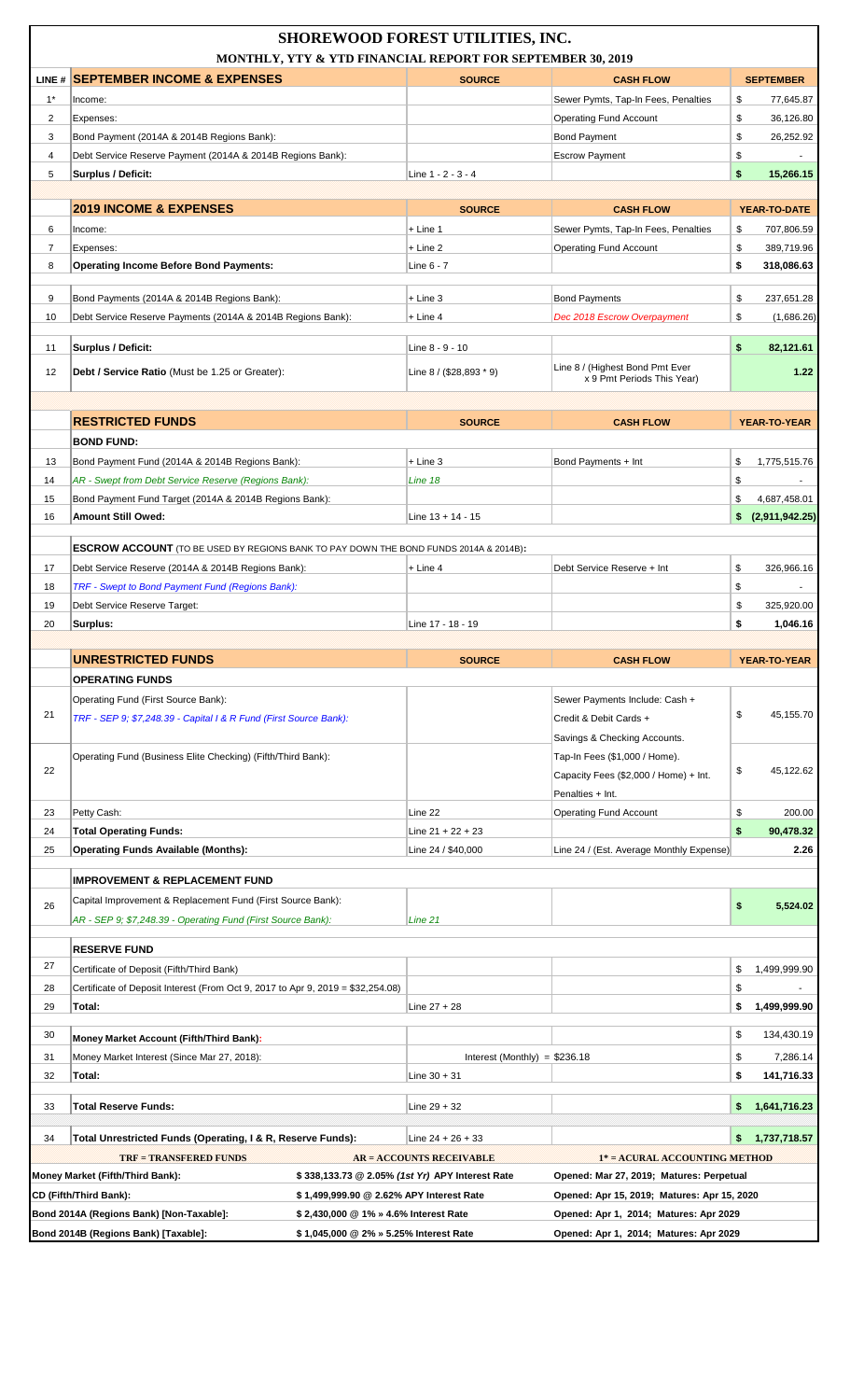|                | MONTHLY, YTY & YTD FINANCIAL REPORT FOR OCTOBER 31, 2019                                                                     | <b>SHOREWOOD FOREST UTILITIES, INC.</b>         |                                                                |                          |
|----------------|------------------------------------------------------------------------------------------------------------------------------|-------------------------------------------------|----------------------------------------------------------------|--------------------------|
|                | LINE # OCTOBER INCOME & EXPENSES                                                                                             | <b>SOURCE</b>                                   | <b>CASH FLOW</b>                                               | <b>OCTOBER</b>           |
| $1^*$          | Income:                                                                                                                      |                                                 | Sewer Pymts, Tap-In Fees, Penalties                            | \$<br>81,613.83          |
| $\overline{2}$ | Expenses:                                                                                                                    |                                                 | <b>Operating Fund Account</b>                                  | \$<br>43,066.64          |
| 3              | Bond Payment (2014A & 2014B Regions Bank):                                                                                   |                                                 | <b>Bond Payment</b>                                            | \$<br>26,252.92          |
| $\overline{4}$ | Debt Service Reserve Payment (2014A & 2014B Regions Bank):                                                                   |                                                 | <b>Escrow Payment</b>                                          | \$                       |
| 5              | <b>Surplus / Deficit:</b>                                                                                                    | Line $1 - 2 - 3 - 4$                            |                                                                | \$<br>12,294.27          |
|                | <b>2019 INCOME &amp; EXPENSES</b>                                                                                            | <b>SOURCE</b>                                   | <b>CASH FLOW</b>                                               | YEAR-TO-DATE             |
| 6              | Income:                                                                                                                      | $+$ Line 1                                      | Sewer Pymts, Tap-In Fees, Penalties                            | \$<br>789,420.42         |
| $\overline{7}$ | Expenses:                                                                                                                    | $+$ Line 2                                      | <b>Operating Fund Account</b>                                  | \$<br>432,786.60         |
| 8              | <b>Operating Income Before Bond Payments:</b>                                                                                | Line 6 - 7                                      |                                                                | \$<br>356,633.82         |
|                |                                                                                                                              |                                                 |                                                                |                          |
| 9              | Bond Payments (2014A & 2014B Regions Bank):                                                                                  | $+$ Line 3                                      | <b>Bond Payments</b>                                           | \$<br>263,904.20         |
| 10             | Debt Service Reserve Payments (2014A & 2014B Regions Bank):                                                                  | $+$ Line 4                                      | Dec 2018 Escrow Overpayment                                    | \$<br>(1,686.26)         |
| 11             | Surplus / Deficit:                                                                                                           | Line 8 - 9 - 10                                 |                                                                | \$<br>94,415.88          |
| 12             | Debt / Service Ratio (Must be 1.25 or Greater):                                                                              | Line 8 / (\$28,893 * 10)                        | Line 8 / (Highest Bond Pmt Ever<br>x 10 Pmt Periods This Year) | 1.23                     |
|                |                                                                                                                              |                                                 |                                                                |                          |
|                | <b>RESTRICTED FUNDS</b>                                                                                                      | <b>SOURCE</b>                                   | <b>CASH FLOW</b>                                               | YEAR-TO-YEAR             |
|                | <b>BOND FUND:</b>                                                                                                            |                                                 |                                                                |                          |
| 13             | Bond Payment Fund (2014A & 2014B Regions Bank):                                                                              | $+$ Line 3                                      | Bond Payments + Int                                            | \$<br>1,801,907.34       |
| 14             | AR - Swept from Debt Service Reserve (Regions Bank):                                                                         | Line 18                                         |                                                                | \$                       |
| 15             | Bond Payment Fund Target (2014A & 2014B Regions Bank):                                                                       |                                                 |                                                                | \$<br>4,687,458.01       |
| 16             | <b>Amount Still Owed:</b>                                                                                                    | Line $13 + 14 - 15$                             |                                                                | (2,885,550.67)<br>\$     |
|                | <b>ESCROW ACCOUNT</b> (TO BE USED BY REGIONS BANK TO PAY DOWN THE BOND FUNDS 2014A & 2014B):                                 |                                                 |                                                                |                          |
| 17             | Debt Service Reserve (2014A & 2014B Regions Bank):                                                                           | $+$ Line 4                                      | Debt Service Reserve + Int                                     | \$<br>327,435.14         |
| 18             | TRF - Swept to Bond Payment Fund (Regions Bank):                                                                             |                                                 |                                                                | \$                       |
| 19             | Debt Service Reserve Target:                                                                                                 |                                                 |                                                                | \$<br>325,920.00         |
| 20             | Surplus:                                                                                                                     | Line 17 - 18 - 19                               |                                                                | 1,515.14<br>\$           |
|                |                                                                                                                              |                                                 |                                                                |                          |
|                | <b>UNRESTRICTED FUNDS</b><br><b>OPERATING FUNDS</b>                                                                          | <b>SOURCE</b>                                   | <b>CASH FLOW</b>                                               | YEAR-TO-YEAR             |
|                | Operating Fund (First Source Bank):                                                                                          |                                                 | Sewer Payments Include: Cash +                                 |                          |
| 21             | TRF - OCT 30; \$35,000.00 - Money Market Account (Fifth/Third Bank):                                                         |                                                 | Credit & Debit Cards +                                         | \$<br>21,873.03          |
|                |                                                                                                                              |                                                 | Savings & Checking Accounts.                                   |                          |
|                | Operating Fund (Business Elite Checking) (Fifth/Third Bank):                                                                 |                                                 | Tap-In Fees (\$1,000 / Home).                                  |                          |
| 22             |                                                                                                                              |                                                 | Capacity Fees (\$2,000 / Home) + Int.                          | \$<br>51,902.20          |
|                |                                                                                                                              |                                                 | Penalties + Int.                                               |                          |
| 23             | Petty Cash:                                                                                                                  | Line 22                                         | <b>Operating Fund Account</b>                                  | \$<br>200.00             |
| 24             | <b>Total Operating Funds:</b>                                                                                                | Line $21 + 22 + 23$                             |                                                                | \$<br>73,975.23          |
| 25             | <b>Operating Funds Available (Months):</b>                                                                                   | Line 24 / \$40,000                              | Line 24 / (Est. Average Monthly Expense)                       | 1.85                     |
|                | <b>IMPROVEMENT &amp; REPLACEMENT FUND</b>                                                                                    |                                                 |                                                                |                          |
| 26             | Capital Improvement & Replacement Fund (First Source Bank):                                                                  |                                                 |                                                                | \$<br>5,524.58           |
|                |                                                                                                                              |                                                 |                                                                |                          |
| 27             | <b>RESERVE FUND</b>                                                                                                          |                                                 |                                                                |                          |
| 28             | Certificate of Deposit (Fifth/Third Bank)<br>Certificate of Deposit Interest (From Oct 9, 2017 to Apr 9, 2019 = \$32,254.08) |                                                 |                                                                | \$<br>1,499,999.90<br>\$ |
| 29             | Total:                                                                                                                       | Line $27 + 28$                                  |                                                                | 1,499,999.90<br>\$       |
|                |                                                                                                                              |                                                 |                                                                |                          |
| 30             | <b>Money Market Account (Fifth/Third Bank):</b>                                                                              |                                                 |                                                                | \$<br>169,430.19         |
|                | AR - OCT 30; \$35,000.00 - Operating Fund (First Source Bank):                                                               | Line 21                                         |                                                                |                          |
| 31             | Money Market Interest (Since Mar 27, 2018):                                                                                  | Interest (Monthly) = $$246.40$                  |                                                                | \$<br>7,532.54<br>\$     |
| 32             | Total:                                                                                                                       | Line $30 + 31$                                  |                                                                | 176,962.73               |
| 33             | <b>Total Reserve Funds:</b>                                                                                                  | Line $29 + 32$                                  |                                                                | \$<br>1,676,962.63       |
| 34             | Total Unrestricted Funds (Operating, I & R, Reserve Funds):                                                                  | Line $24 + 26 + 33$                             |                                                                | 1,756,462.44             |
|                | <b>TRF = TRANSFERED FUNDS</b>                                                                                                | <b>AR = ACCOUNTS RECEIVABLE</b>                 | 1* = ACURAL ACCOUNTING METHOD                                  |                          |
|                | Money Market (Fifth/Third Bank):                                                                                             | \$338,133.73 @ 2.05% (1st Yr) APY Interest Rate | Opened: Mar 27, 2019; Matures: Perpetual                       |                          |
|                | \$1,499,999.90 @ 2.62% APY Interest Rate<br>CD (Fifth/Third Bank):                                                           |                                                 | Opened: Apr 15, 2019; Matures: Apr 15, 2020                    |                          |
|                | Bond 2014A (Regions Bank) [Non-Taxable]:<br>\$2,430,000 @ 1% » 4.6% Interest Rate                                            |                                                 | Opened: Apr 1, 2014; Matures: Apr 2029                         |                          |
|                | Bond 2014B (Regions Bank) [Taxable]:<br>\$1,045,000 @ 2% » 5.25% Interest Rate                                               |                                                 | Opened: Apr 1, 2014; Matures: Apr 2029                         |                          |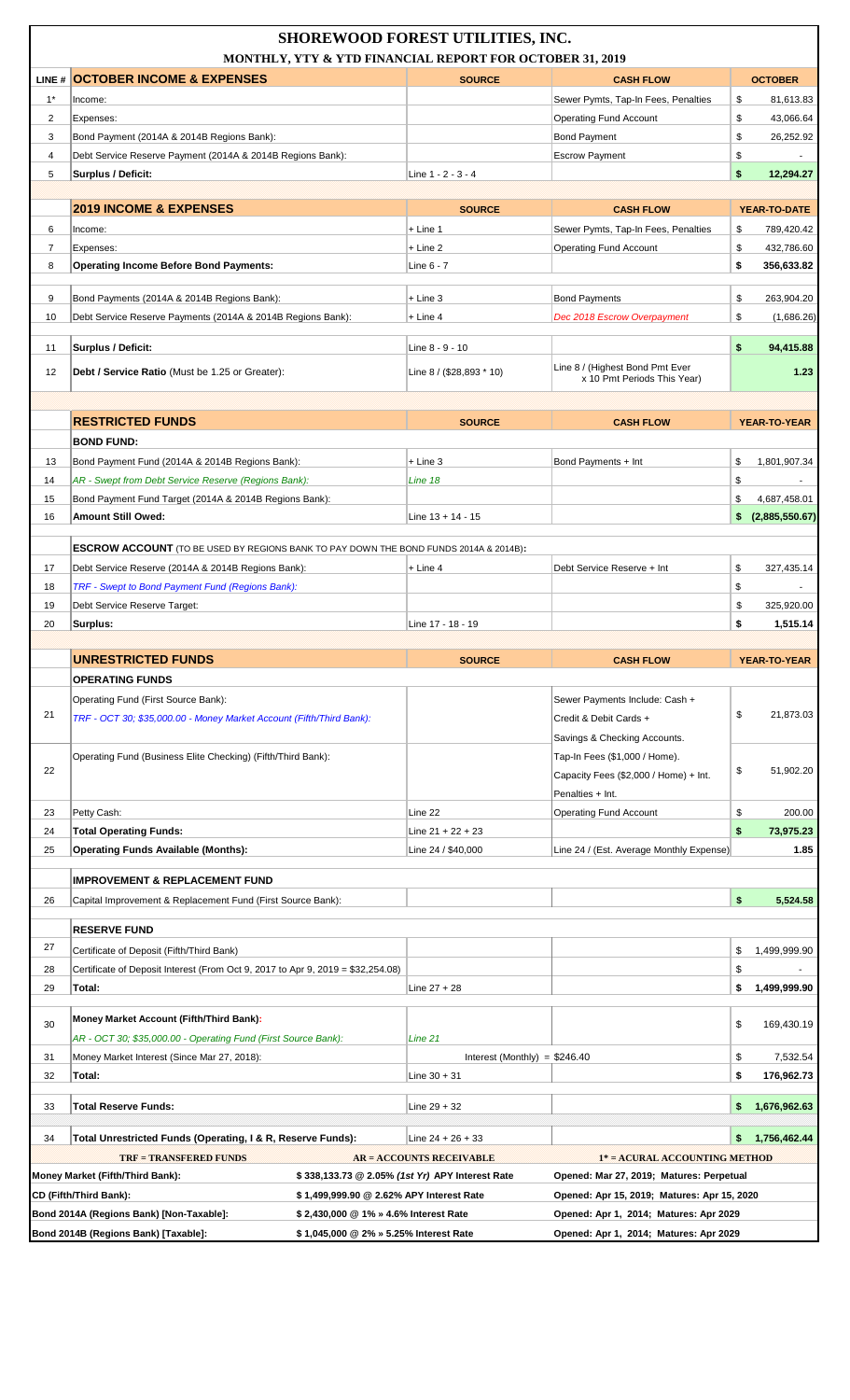|                | MONTHLY, YTY & YTD FINANCIAL REPORT FOR NOVEMBER 30, 2019                                                      | <b>SHOREWOOD FOREST UTILITIES, INC.</b>         |                                                                                         |                                    |
|----------------|----------------------------------------------------------------------------------------------------------------|-------------------------------------------------|-----------------------------------------------------------------------------------------|------------------------------------|
|                | LINE # NOVEMBER INCOME & EXPENSES                                                                              | <b>SOURCE</b>                                   | <b>CASH FLOW</b>                                                                        | <b>NOVEMBER</b>                    |
| $1^*$          | Income:                                                                                                        |                                                 | Sewer Pymts, Tap-In Fees, Penalties                                                     | \$<br>77,540.23                    |
| $\overline{2}$ | Expenses:                                                                                                      |                                                 | <b>Operating Fund Account</b>                                                           | \$<br>34,694.83                    |
| 3              | Bond Payment (2014A & 2014B Regions Bank):                                                                     |                                                 | <b>Bond Payment</b>                                                                     | \$<br>26,252.92                    |
| $\overline{4}$ | Debt Service Reserve Payment (2014A & 2014B Regions Bank):                                                     |                                                 | <b>Escrow Payment</b>                                                                   |                                    |
| 5              | Surplus / Deficit:                                                                                             | Line 1 - 2 - 3 - 4                              |                                                                                         | \$<br>16,592.48                    |
|                |                                                                                                                |                                                 |                                                                                         |                                    |
|                | <b>2019 INCOME &amp; EXPENSES</b>                                                                              | <b>SOURCE</b>                                   | <b>CASH FLOW</b>                                                                        | YEAR-TO-DATE                       |
| 6              | Income:                                                                                                        | + Line 1                                        | Sewer Pymts, Tap-In Fees, Penalties                                                     | \$<br>866,960.65                   |
| $\overline{7}$ | Expenses:                                                                                                      | + Line 2                                        | <b>Operating Fund Account</b>                                                           | \$<br>467,481.43                   |
| 8              | <b>Operating Income Before Bond Payments:</b>                                                                  | Line 6 - 7                                      |                                                                                         | \$<br>399,479.22                   |
| 9              | Bond Payments (2014A & 2014B Regions Bank):                                                                    | + Line 3                                        | <b>Bond Payments</b>                                                                    | \$<br>290,157.12                   |
| 10             | Debt Service Reserve Payments (2014A & 2014B Regions Bank):                                                    | $+$ Line 4                                      | Dec 2018 Escrow Overpayment                                                             | \$<br>(1,686.26)                   |
|                |                                                                                                                |                                                 |                                                                                         |                                    |
| 11             | Surplus / Deficit:                                                                                             | Line 8 - 9 - 10                                 |                                                                                         | \$<br>111,008.36                   |
| 12             | Debt / Service Ratio (Must be 1.25 or Greater):                                                                | Line 8 / (\$28,893 * 11)                        | Line 8 / (Highest Bond Pmt Ever<br>x 11 Pmt Periods This Year)                          | 1.26                               |
|                |                                                                                                                |                                                 |                                                                                         |                                    |
|                | <b>RESTRICTED FUNDS</b>                                                                                        | <b>SOURCE</b>                                   | <b>CASH FLOW</b>                                                                        | YEAR-TO-YEAR                       |
|                | <b>BOND FUND:</b>                                                                                              | + Line 3                                        |                                                                                         | 1,828,324.22                       |
| 13<br>14       | Bond Payment Fund (2014A & 2014B Regions Bank):                                                                | Line 18                                         | Bond Payments + Int                                                                     | \$<br>\$                           |
| 15             | AR - Swept from Debt Service Reserve (Regions Bank):<br>Bond Payment Fund Target (2014A & 2014B Regions Bank): |                                                 |                                                                                         | \$<br>4,687,458.01                 |
| 16             | <b>Amount Still Owed:</b>                                                                                      | Line $13 + 14 - 15$                             |                                                                                         | \$ (2,859,133.79)                  |
|                |                                                                                                                |                                                 |                                                                                         |                                    |
|                | <b>ESCROW ACCOUNT</b> (TO BE USED BY REGIONS BANK TO PAY DOWN THE BOND FUNDS 2014A & 2014B):                   |                                                 |                                                                                         |                                    |
| 17             | Debt Service Reserve (2014A & 2014B Regions Bank):                                                             | + Line 4                                        | Debt Service Reserve + Int                                                              | \$<br>327,861.96                   |
| 18             | TRF - Swept to Bond Payment Fund (Regions Bank):                                                               |                                                 |                                                                                         | \$                                 |
| 19             | Debt Service Reserve Target:                                                                                   |                                                 |                                                                                         | \$<br>325,920.00                   |
| 20             | Surplus:                                                                                                       | Line 17 - 18 - 19                               |                                                                                         | \$<br>1,941.96                     |
|                |                                                                                                                |                                                 |                                                                                         |                                    |
|                |                                                                                                                |                                                 |                                                                                         |                                    |
|                | <b>UNRESTRICTED FUNDS</b>                                                                                      | <b>SOURCE</b>                                   | <b>CASH FLOW</b>                                                                        | YEAR-TO-YEAR                       |
|                | <b>OPERATING FUNDS</b>                                                                                         |                                                 |                                                                                         |                                    |
|                | Operating Fund (First Source Bank):                                                                            |                                                 | Sewer Payments Include: Cash +                                                          |                                    |
| 21             |                                                                                                                |                                                 | Credit & Debit Cards +                                                                  | \$<br>29,959.18                    |
|                |                                                                                                                |                                                 | Savings & Checking Accounts.                                                            |                                    |
|                | Operating Fund (Business Elite Checking) (Fifth/Third Bank):                                                   |                                                 | Tap-In Fees (\$1,000 / Home).                                                           |                                    |
| 22             |                                                                                                                |                                                 | Capacity Fees (\$2,000 / Home) + Int.                                                   | \$<br>99,360.29                    |
|                |                                                                                                                |                                                 | Penalties + Int.                                                                        |                                    |
| 23             | Petty Cash:                                                                                                    | Line 22                                         | <b>Operating Fund Account</b>                                                           | \$<br>200.00                       |
| 24             | <b>Total Operating Funds:</b>                                                                                  | Line $21 + 22 + 23$                             |                                                                                         | \$<br>129,519.47                   |
| 25             | <b>Operating Funds Available (Months):</b>                                                                     | Line 24 / \$40,000                              | Line 24 / (Est. Average Monthly Expense)                                                | 3.24                               |
|                | <b>IMPROVEMENT &amp; REPLACEMENT FUND</b>                                                                      |                                                 |                                                                                         |                                    |
| 26             | Capital Improvement & Replacement Fund (First Source Bank):                                                    |                                                 |                                                                                         | \$<br>5,525.11                     |
|                | <b>RESERVE FUND</b>                                                                                            |                                                 |                                                                                         |                                    |
| 27             |                                                                                                                |                                                 |                                                                                         |                                    |
|                | Certificate of Deposit (Fifth/Third Bank)                                                                      |                                                 |                                                                                         | \$<br>1,499,999.90                 |
| 28<br>29       | Certificate of Deposit Interest (From Oct 9, 2017 to Apr 9, 2019 = \$32,254.08)<br>Total:                      | Line $27 + 28$                                  |                                                                                         | \$<br>\$<br>1,499,999.90           |
|                |                                                                                                                |                                                 |                                                                                         |                                    |
| 30<br>31       | Money Market Account (Fifth/Third Bank):<br>Money Market Interest (Since Mar 27, 2018):                        | Interest (Monthly) = $$295.40$                  |                                                                                         | \$<br>169,430.19<br>\$<br>7,827.94 |
| 32             | Total:                                                                                                         | Line $30 + 31$                                  |                                                                                         | \$<br>177,258.13                   |
|                |                                                                                                                |                                                 |                                                                                         |                                    |
| 33             | <b>Total Reserve Funds:</b>                                                                                    | Line $29 + 32$                                  |                                                                                         | 1,677,258.03<br>\$.                |
|                |                                                                                                                |                                                 |                                                                                         |                                    |
| 34             | Total Unrestricted Funds (Operating, I & R, Reserve Funds):                                                    | Line $24 + 26 + 33$                             |                                                                                         | 1,812,302.61<br>\$                 |
|                | <b>TRF = TRANSFERED FUNDS</b>                                                                                  | <b>AR = ACCOUNTS RECEIVABLE</b>                 | 1* = ACURAL ACCOUNTING METHOD                                                           |                                    |
|                | Money Market (Fifth/Third Bank):<br>CD (Fifth/Third Bank):<br>\$1,499,999.90 @ 2.62% APY Interest Rate         | \$338,133.73 @ 2.05% (1st Yr) APY Interest Rate | Opened: Mar 27, 2019; Matures: Perpetual<br>Opened: Apr 15, 2019; Matures: Apr 15, 2020 |                                    |
|                | Bond 2014A (Regions Bank) [Non-Taxable]:<br>\$2,430,000 @ 1% » 4.6% Interest Rate                              |                                                 | Opened: Apr 1, 2014; Matures: Apr 2029                                                  |                                    |